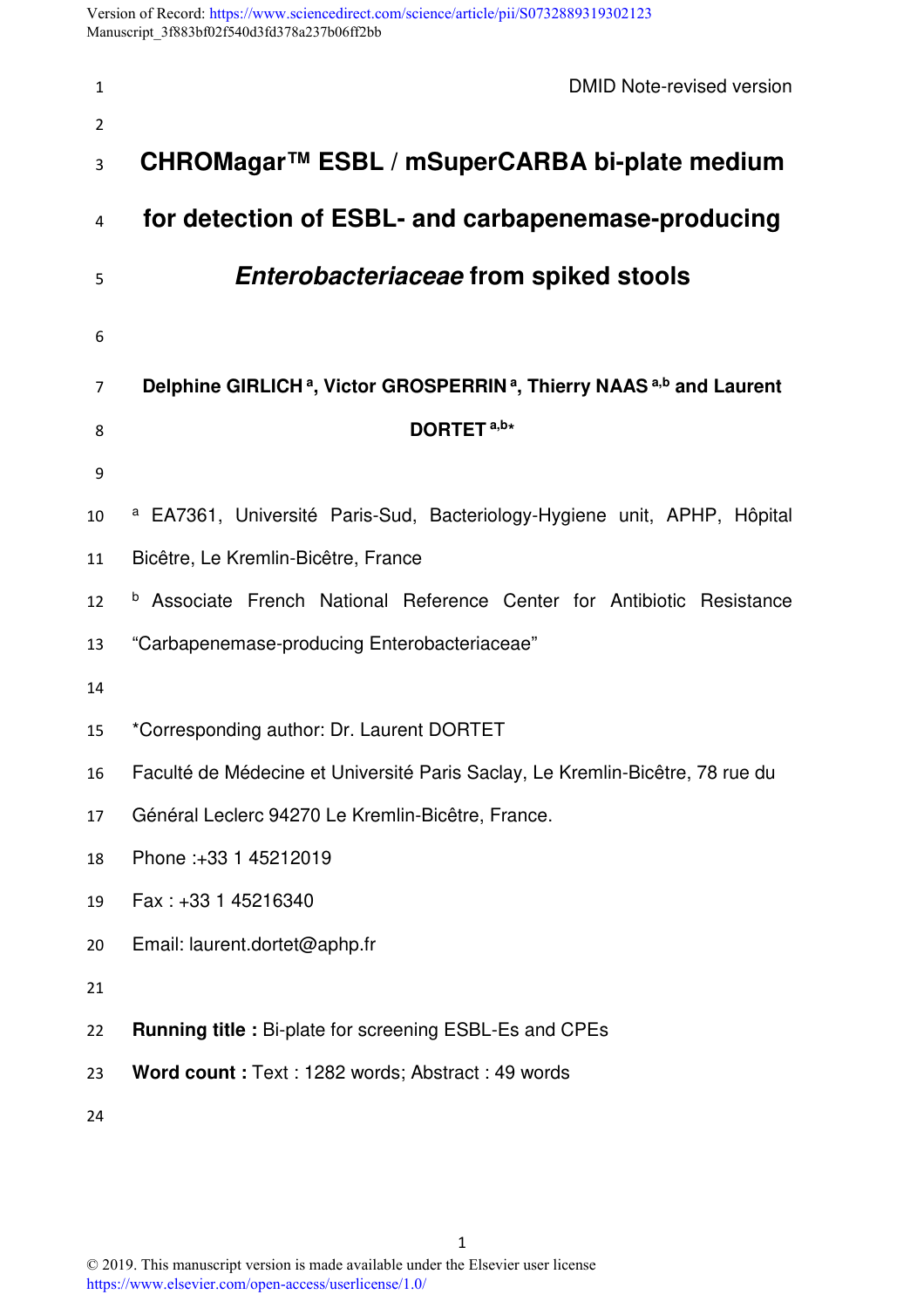## **ABSTRACT**

26 The recently released CHROMagar™ ESBL/CHROMagar™ mSuperCARBA bi-plate medium was evaluated for the detection of ESBL- and carbapenemase-28 producing Enterobacteriaceae. Spiked stools were used to mimic in vivo stool colonization. Two-hundred enterobacterial isolates were tested. Respective sensitivities of 93.9% and 97.8% were obtained for the detection of ESBL and carbapenemase producers.

**Keywords :** carbapenemases, NDM, sensitivity, specificity, selective medium, chromogenic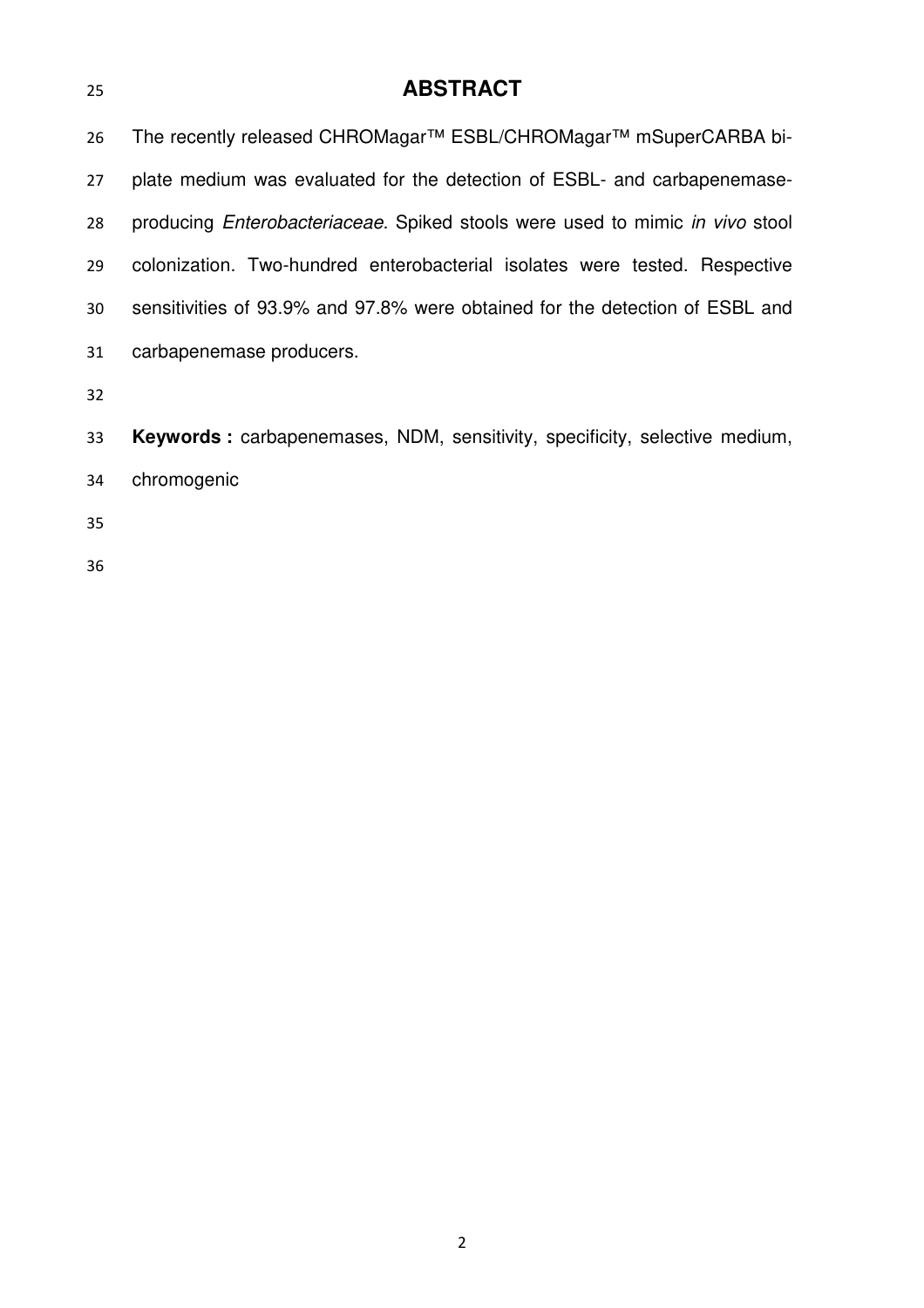Resistance to broad-spectrum cephalosporins and subsequently to carbapenems spreads rapidly among Enterobacteriaceae at an alarming rate, resulting in both nosocomial and community-acquired infections primarily due to the production of extended-spectrum β-lactamases (ESBLs) and/or carbapenemases (1, 2). Targeted surveillance of high-risk patients and screening are essential to prevent outbreaks of nosocomial infections by these 43 organisms. In *Enterobacteriaceae*, clinically relevant carbapenemases belong to the Ambler class A (KPC-type), Ambler class B metallo-β-lactamases (NDM, VIM and IMP), and Ambler class D enzymes (OXA-48-like) (3). The level of resistance to carbapenems conferred by these carbapenemase producers may 47 vary widely, making their detection difficult when just based on their in vitro susceptibility profile (4). ESBL are enzymes that mediate resistance to penicillins, extended-spectrum third generation cephalosporins (3GC) and monobactams. ESBL-producing Enterobacteriaceae appeared in the 1980s, and have since become highly prevalent in nosocomial infections, mainly due to Escherichia coli and Klebsiella spp. ChromID ESBL (bioMérieux) and CHROMagar™ ESBL (CHROMagar, Paris, France) are very useful for the detection of ESBL enterobacterial producers, nevertheless their ability to detect isolates producing OXA-48-like carbapenemase alone is limited (5, 6). Consequently, the detection of all carbapenemase-producing Enterobacteriaceae (CPE), including OXA-48-like producers, is based on the inoculation of at least two media able to efficiently identify (i) all types of 59 carbapenemases with the exception of OXA-48-like enzymes (e.g. ChromID<sup>®</sup> CARBA medium, bioMérieux) and (ii) specifically OXA-48-like producers (e.g. 61 ChromID<sup>®</sup> OXA-48 medium, bioMérieux). These two media are now marketed 62 in a single bi-plate, the ChromID® CARBA SMART medium that has been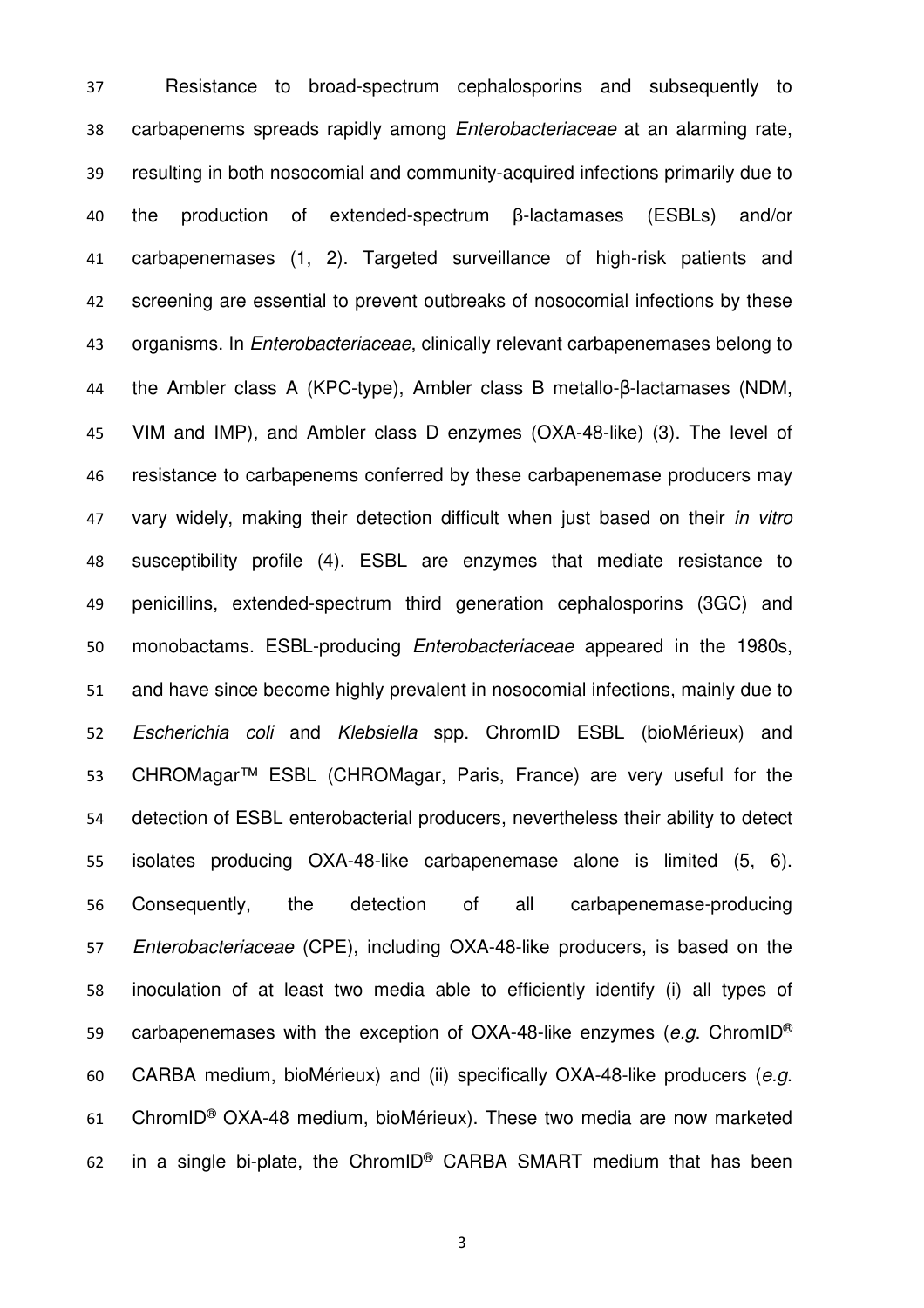reported to efficiently detect all CPEs. However, this medium is designed for the screening of CPEs and not for ESBL-producers.

Another medium had already been developed for the detection of all CPEs, including OXA-48-like carbapenemase-producers, the SUPERCARBA medium (7). The initial SUPERCARBA medium was further modified to improve its stability and facilitate the presumptive identification of the enterobacterial species by the addition of chromogenic molecules. This improved medium, named mSuperCARBA (CHROMagar Ltd., France), was demonstrated to be reliable for the screening of CPE (8-11). However, as observed with the 72 ChromID<sup>®</sup> CARBA SMART medium, this single plate medium is not suitable for screening of ESBL producers.

74 Recently, the selective bi-plate medium CHROMagar™ ESBL/CHROMagar<sup>™</sup> mSuperCARBA (CHROMagar Ltd., France) was designed for the rapid 76 identification of ESBL-producing and carbapenem-resistant Enterobacteriaceae. The aim of the present study was to evaluate the performance of this bi-plate medium using spiked stool samples with a collection of well-characterized CPE and ESBL-producers at the molecular level.

Two hundred and three enterobacterial isolates were tested (Table 1), including 137 carbapenemase-producers [30 Ambler class A (KPC, Sme, IMI, GES-5, FRI-1), 50 Ambler class B (IMP, VIM, GIM-1, NDM-type), 43 Ambler class D (OXA-48-type and OXA-372), 14 multiple carbapenemase producers] and 62 non carbapenemase-producers [ESBL with or without impaired outer-membrane (n=26), cephalosporinase-producers with or without an altered outer-membrane (n=27), concomitant ESBL and over-expressed cephalosporinase-producers (n=4), K1 penicillinase or extended-spectrum oxacillinases-producers (n=5)]. The β-lactamase content of all these isolates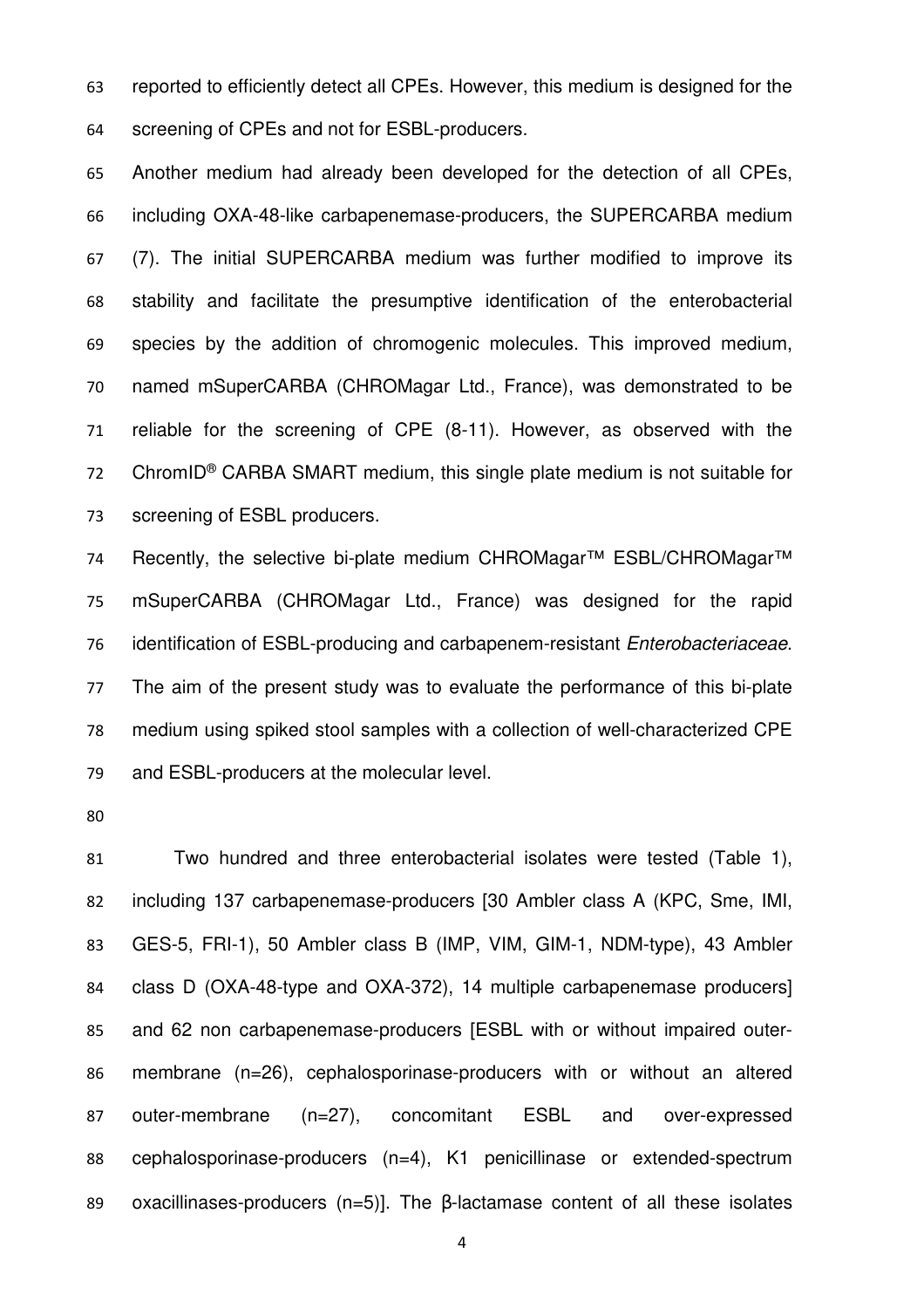was characterized by-end-point PCR followed by Sanger sequencing or by whole genome sequencing. In addition the Carba NP test was also performed 92 on all isolates as previously described  $(12)$ . Fully-susceptible strains of E. coli 93 ATCC 25922 and K. pneumoniae CIP53153, and ESBL-producing strains of E. 94 coli CIP103983 (TEM-4) and K. pneumoniae ATCC 700603 (SHV-18) were used as controls (not included in the Table of results).

CHROMagar™ ESBL/mSuperCARBA is a ready-to-use bi-plate with a shelf life of 60 days at +4°C (+2°C to +12°C). Bacterial suspensions with a 0.5 98 McFarland (inoculum of  $~5 \times 10^7$  to 10<sup>8</sup> CFU/mL) of the different isolates were serially diluted (10-fold dilutions) in water. Spiked fecal samples were prepared 100 by adding 100 µL of each dilution to 900 µL of fecal suspension obtained by resuspending 4 g of freshly pooled feces from four healthy volunteers in 40 mL of distilled water, as previously described (13). A fecal suspension without spiking was used as negative control. The lowest detection limits were 104 determined by plating 10 µl of each spiked fecal samples on CHROMagar<sup>™</sup> ESBL/mSuperCARBA medium. Viable bacteria were counted after 24 h of culture at 37°C. The lowest detection limit (LOD) corresponds the minimum number of bacteria that must be present in the sample to obtain a growth on the selective medium. In order to compare both selective media, the cut-off value 109 was arbitrarily set at  $> 1 \times 10^4$  CFU/mL. A minimal concentration greater than 1  $x$  10<sup>4</sup> CFU/mL was considered as non-detection and sensitivity and specificity values were determined accordingly (Table 1).

Considering the 62 non-carbapenemase producers, all ESBL-producers with (n=13) or without an altered outer-membrane (n=13) grew on the CHROMagar™ ESBL medium, while 75% of the enterobacterial isolates with an acquired cephalosporinase did not grow with the exception of one DHA-2- 116 producing K. pneumoniae isolate (considered as a false positive). However,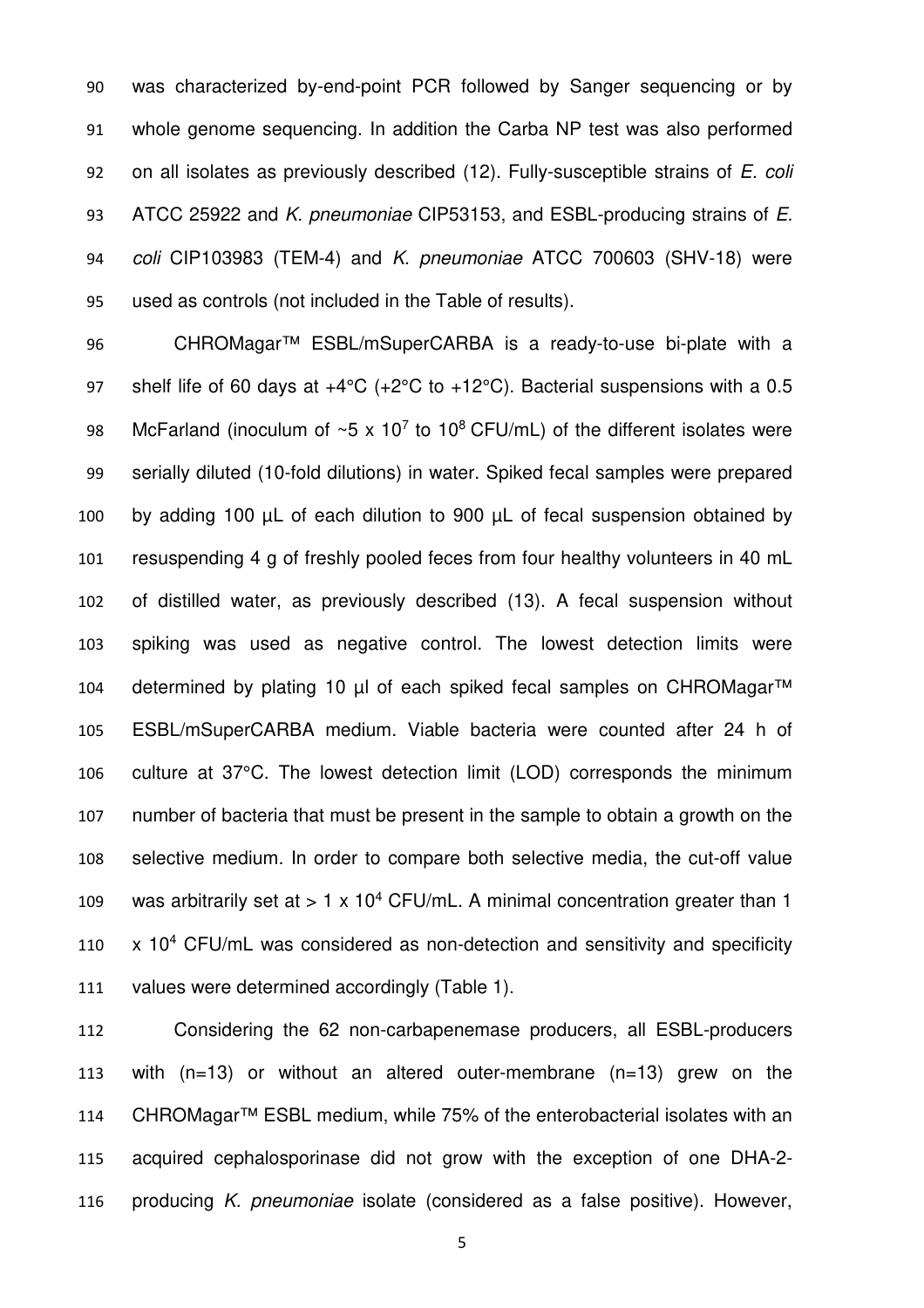19/23 isolates with overexpression of the cephalosporinase associated with 118 decreased altered outer membrane grew on the CHROMagar<sup>™</sup> ESBL medium. They were falsely considered as potential ESBL-producers. Only one of the 120 three extended-spectrum oxacillinase-producers grew on the CHROMagar<sup>™</sup> ESBL medium (thus giving two false negatives). Finally, the two penicillinase K1 122 overexpressing K. oxytoca were also falsely detected as ESBL-producers. Overall, the sensitivity of the CHROMagar™ ESBL medium for the detection of true ESBL-producers was 93.9% [95% confidence interval (CI95) = 78.4% - 98.9%] in this study. Due to the high number of isolates with overexpressed-cephalosporinase associated with decreased outer-membrane permeability, and the absence of isolates with wild-type phenotypes, the specificity of the CHROMagar™ ESBL medium was low (24.1%). Despite this limitation in the number of susceptible isolates tested, several studies have previously demonstrated that this CHROMagar™ ESBL medium is useful for the efficient detection of ESBL producers (14, 15).

132 Among the 137 CPEs, all but three cultured on the CHROMagar<sup>™</sup> mSuperCARBA medium. One Sme-1-producing Serratia marcescens, one NDM-1 producing Providencia stuartii, and one VIM-1 producing E. coli (Table 135 1) did not grow on the 'carba side of the plate', however, NDM-1 producing P. 136 stuartii and VIM-1 producing  $E$ . coli grew on the ESBL side of the plate. As previously described with the SUPERCARBA medium, all OXA-48-like producers, known to have a lower carbapenemase activity compared to other carbapenemases (KPC, NDM, VIM, IMP), were detected irrespective of the production of an associated ESBL (7). Despite high MICs of carbapenems, most (15/23) non carbapenemase-producers with overexpression of the cephalosporinase associated with decreased outer membrane permeability did not culture on mSuperCARBA medium (Table 1). Overall, the sensitivity of the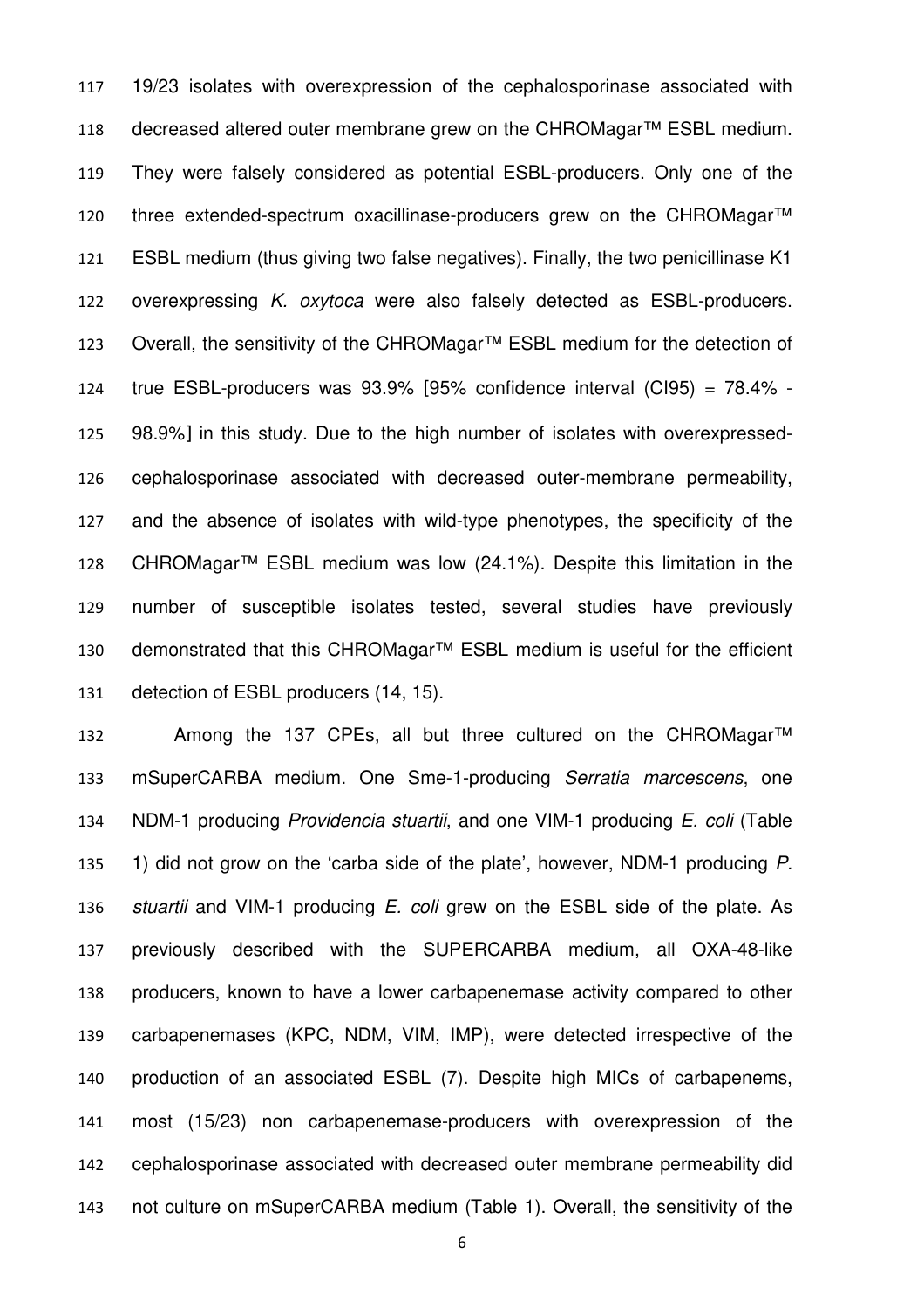CHROMagar™ mSuperCARBA medium for the detection carbapenemase 145 producers was  $97.8\%$  [CI95 =  $93.2\%$  -  $99.4\%$ ] in this study. The specificity was 146 66.1% [CI95 =  $52.9\%$  -  $77.4\%$ ], which corresponds mainly to the growth of isolates with reduced susceptibility to carbapenems due to ESBL production and/or AmpC overexpression plus impermeability of the outer membrane (Table 1). Due to the low specificity of both sides of the bi-plate, confirmatory tests for ESBLs or carbapenemases detection should be undertaken on any growth. This is a major drawback that will increase the turn around time and costs if a rapid test is implemented as a confirmation test. However, this low specifity is mostly due to the design of the strains collection and might be better from clinical samples.

Our results suggest that the CHROMagar™ ESBL/mSuperCARBA bi-plate might be a reliable tool for the concomitant screening of patients colonized with ESBL and/or CPE. Currently, in France, hospitalized patients who have travelled abroad are screened for the presence of CPE and ESBL-producing Enterobacteriaceae. Different infection-control measures are implemented and maintained according to the screening results (16): (i) standard precautions [no ESBL producer, no CPE and no glycopeptide resistant Enterococcus faecium (GRE)], (ii) contact precautions without cohorting (presence of ESBL producer only), and (iii) 'extensively drug-resistant bacteria' (eXDR) control program that includes dedicated staff, isolation of carrier and even cohorting, if possible, and, active contact tracing and screening. This active screening of eXDR involves the inoculation of three to four different media including one for the detection of ESBL producers, one (bi-plate) or two media for the detection of CPE and one for the screening of GRE. In the field of laboratory automation in clinical microbiology (17, 18), the panel of media that can be loaded onto the sorter of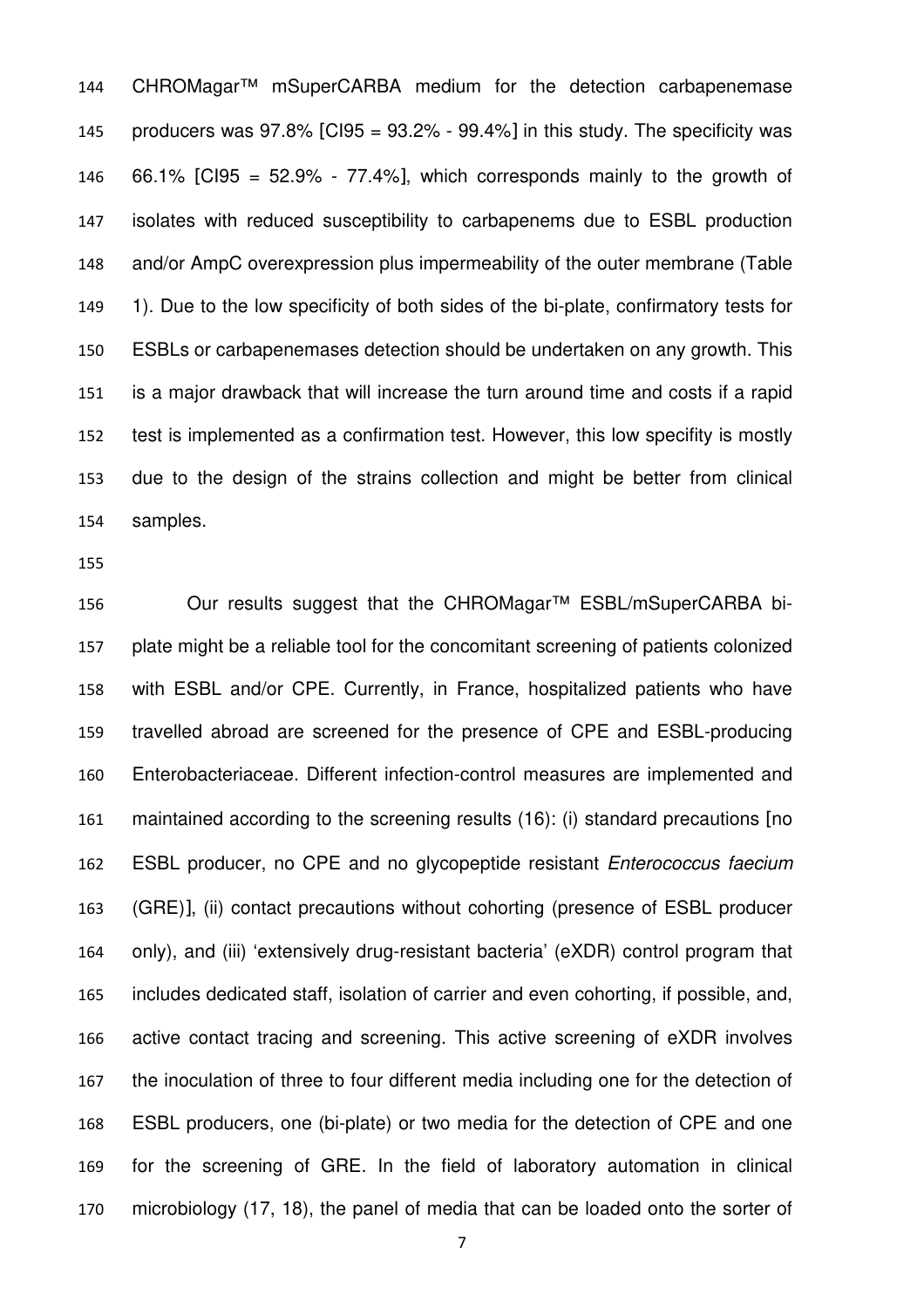| CHROMAGAR™ ESBL/mSuperCARBA bi-plate might be an advantage, since              |
|--------------------------------------------------------------------------------|
| this medium can replace two or three of the currently used media for the       |
| screening of ESBL and CPE producers. The cost of these bi-plates will be       |
| approximately 3.25€/plate.                                                     |
|                                                                                |
| <b>ACKNOWLEDGMENTS</b>                                                         |
| We thank Saoussen Oueslati and Sandrine Bernabeu for helping constituting the  |
| panel of isolates.                                                             |
|                                                                                |
| <b>FUNDING</b>                                                                 |
| This work was partially supported by the University Paris-Sud, France and      |
| Assistance Publique - Hôpitaux de Paris, Paris, France. LD, DG and TN are      |
| members of the Laboratory of Excellence in Research on Medication and          |
| Innovative Therapeutics (LERMIT) supported by a grant from the French National |
| Research Agency (ANR-10-LABX-33).                                              |
|                                                                                |
| <b>TRANSPARENCY DECLARATION</b>                                                |
|                                                                                |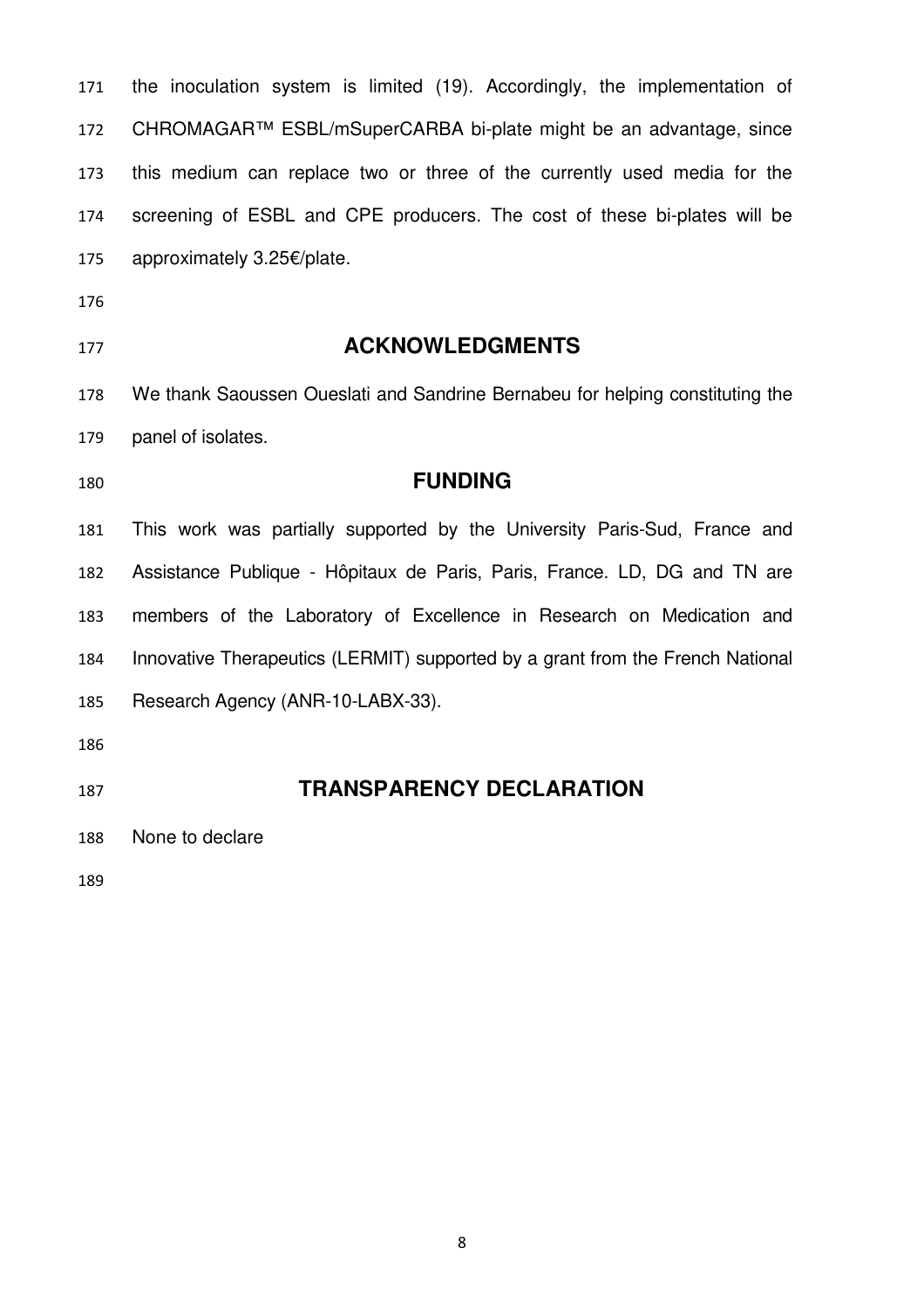| 190 |                | <b>REFERENCES</b>                                                                      |
|-----|----------------|----------------------------------------------------------------------------------------|
| 191 | 1 <sub>1</sub> | Pitout JD, Laupland KB. 2008. Extended-spectrum beta-lactamase-                        |
| 192 |                | producing Enterobacteriaceae: an emerging public-health concern.                       |
| 193 |                | Lancet Infect Dis 8:159-166.                                                           |
| 194 | 2.             | Rood IGH, Li Q. 2017. Review: Molecular detection of extended                          |
| 195 |                | spectrum-beta-lactamase-<br>and<br>carbapenemase-producing                             |
| 196 |                | Enterobacteriaceae in a clinical setting. Diagn Microbiol Infect Dis                   |
| 197 |                | 89:245-250.                                                                            |
| 198 | 3.             | Nordmann P, Dortet L, Poirel L. 2012. Carbapenem resistance in                         |
| 199 |                | Enterobacteriaceae: here is the storm! Trends Mol Med 18:263-272.                      |
| 200 | 4.             | Landman D, Urban C, Backer M, Kelly P, Shah N, Babu E, Bratu S,                        |
| 201 |                | <b>Quale J.</b> 2010. Susceptibility profiles, molecular epidemiology, and             |
| 202 |                | detection of KPC-producing Escherichia coli isolates from the New York                 |
| 203 |                | City vicinity. J Clin Microbiol 48:4604-4607.                                          |
| 204 | 5.             | Carrer A, Fortineau N, Nordmann P. 2010. Use of ChromID extended-                      |
| 205 |                | beta-lactamase medium for detecting carbapenemase-<br>spectrum                         |
| 206 |                | producing Enterobacteriaceae. J Clin Microbiol 48:1913-1914.                           |
| 207 | 6.             | Hornsey M, Phee L, Woodford N, Turton J, Meunier D, Thomas C,                          |
| 208 |                | Wareham DW. 2013. Evaluation of three selective chromogenic media,                     |
| 209 |                | CHROMagar ESBL, CHROMagar CTX-M and CHROMagar KPC, for the                             |
| 210 |                | detection of Klebsiella pneumoniae producing OXA-48 carbapenemase.                     |
| 211 |                | J Clin Pathol 66:348-350.                                                              |
| 212 | 7.             | Nordmann P, Girlich D, Poirel L. 2012. Detection of carbapenemase                      |
| 213 |                | producers in Enterobacteriaceae by use of a novel screening medium. J                  |
| 214 |                | Clin Microbiol 50:2761-2766.                                                           |
| 215 | 8.             | Garcia-Fernandez S, Hernandez-Garcia M, Valverde A, Ruiz-                              |
| 216 |                | <b>Morosini</b><br>Garbajosa<br>MI,<br><b>Canton</b><br>2017.<br>CHROMagar<br>Р,<br>R. |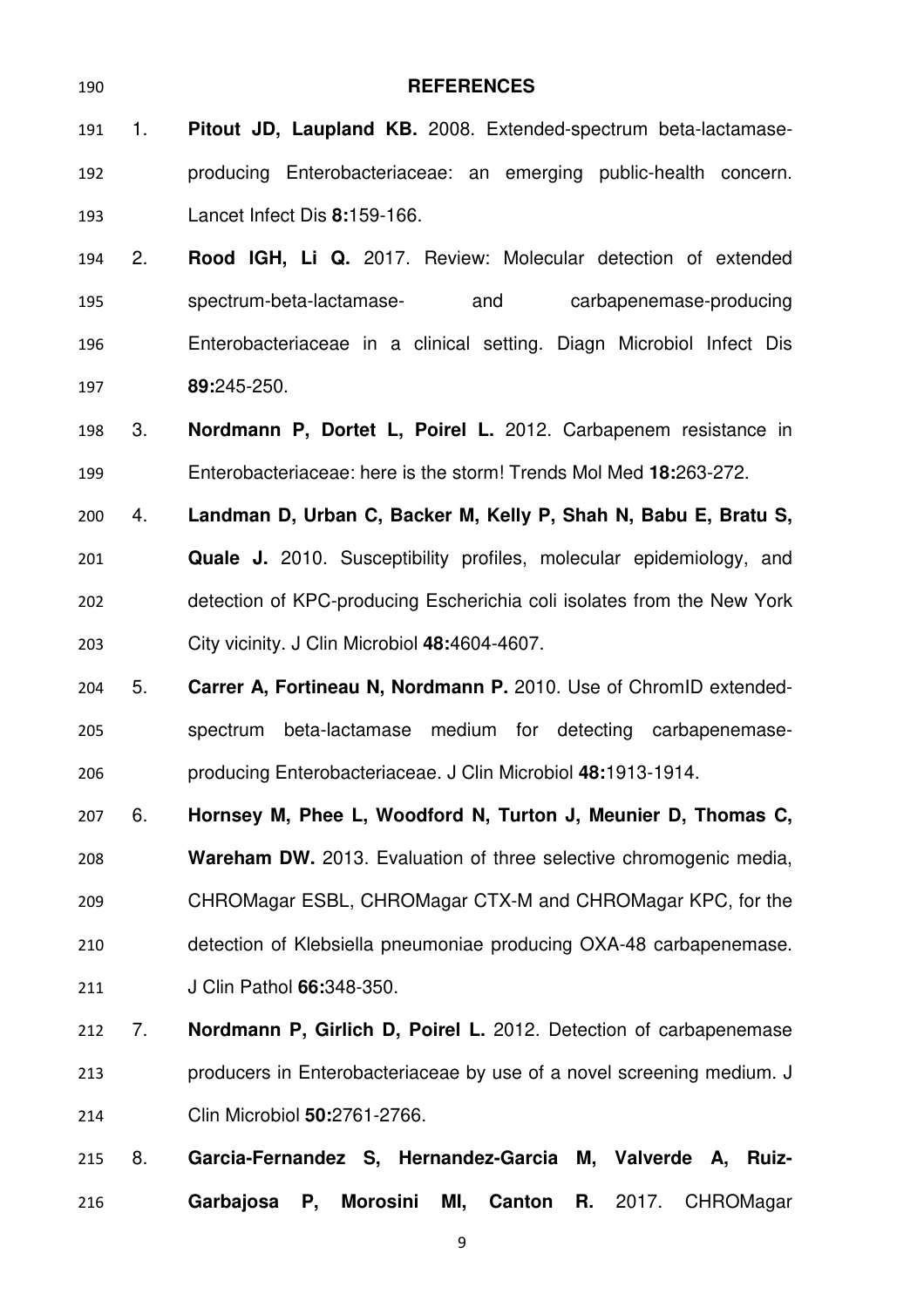mSuperCARBA performance in carbapenem-resistant Enterobacteriaceae isolates characterized at molecular level and routine surveillance rectal swab specimens. Diagn Microbiol Infect Dis **87:**207- 209.

9. **Garcia-Quintanilla M, Poirel L, Nordmann P.** 2018. CHROMagar mSuperCARBA and RAPIDEC(R) Carba NP test for detection of carbapenemase-producing Enterobacteriaceae. Diagn Microbiol Infect Dis **90:**77-80.

10. **Genc O, Aksu E.** 2018. Chromogenic culture media or rapid immunochromatographic test: Which is better for detecting Klebsiella pneumoniae that produce OXA-48 and can they be used in blood and urine specimens. J Microbiol Methods **148:**169-173.

11. **Soria Segarra C, Larrea Vera G, Berrezueta Jara M, Arevalo Mendez M, Cujilema P, Serrano Lino M, Soria Segarra C.** 2018. Utility of CHROMagar mSuperCARBA for surveillance cultures of carbapenemase-producing Enterobacteriaceae. New Microbes New Infect **26:**42-48.

12. **Dortet L, Agathine A, Naas T, Cuzon G, Poirel L, Nordmann P.** 2015. Evaluation of the RAPIDEC(R) CARBA NP, the Rapid CARB Screen(R) and the Carba NP test for biochemical detection of carbapenemase-producing Enterobacteriaceae. J Antimicrob Chemother **70:**3014-3022.

13. **Naas T, Ergani A, Carrer A, Nordmann P.** 2011. Real-time PCR for detection of NDM-1 carbapenemase genes from spiked stool samples. Antimicrob Agents Chemother **55:**4038-4043.

14. **Grohs P, Tillecovidin B, Caumont-Prim A, Carbonnelle E, Day N, Podglajen I, Gutmann L.** 2013. Comparison of five media for detection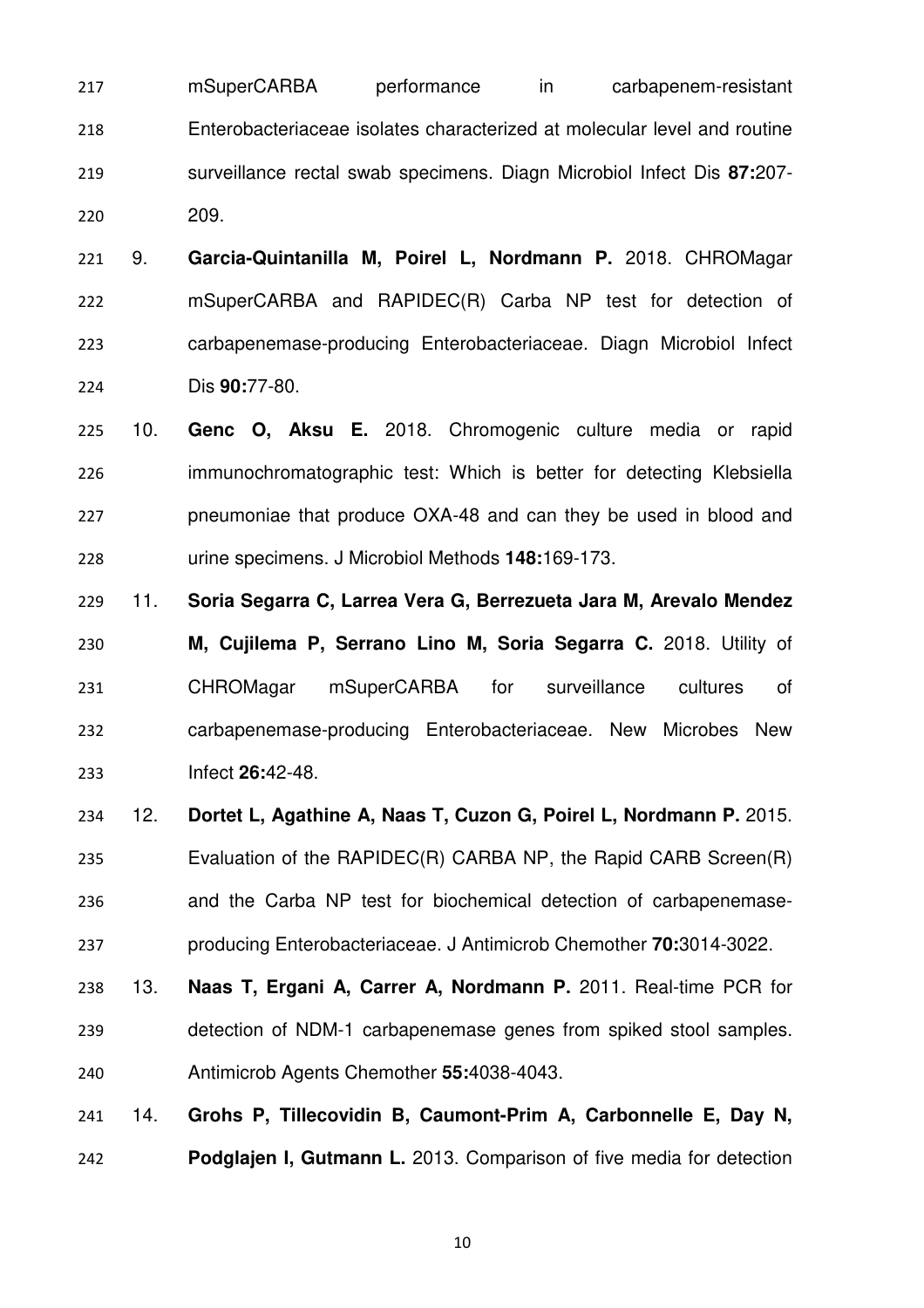- of extended-spectrum Beta-lactamase by use of the wasp instrument for automated specimen processing. J Clin Microbiol **51:**2713-2716.
- 15. **Saito R, Koyano S, Nagai R, Okamura N, Moriya K, Koike K.** 2010. Evaluation of a chromogenic agar medium for the detection of extended-spectrum ss-lactamase-producing Enterobacteriaceae. Lett Appl Microbiol **51:**704-706.
- 16. **Fournier S, Desenfant L, Monteil C, Nion-Huang M, Richard C, Jarlier V, The Ap-Hp Outbreaks Control G.** 2018. Efficiency of different control measures for preventing carbapenemase-producing enterobacteria and glycopeptide-resistant Enterococcus faecium outbreaks: a 6-year prospective study in a French multihospital institution, January 2010 to December 2015. Euro Surveill **23**.
- 17. **Croxatto A, Greub G.** 2017. Project management: importance for diagnostic laboratories. Clin Microbiol Infect **23:**434-440.
- 18. **Lina G, Greub G.** 2016. Automation in bacteriology: a changing way to perform clinical diagnosis in infectious diseases. Clin Microbiol Infect **22:**215-216.
- 19. **Croxatto A, Prod'hom G, Faverjon F, Rochais Y, Greub G.** 2016. Laboratory automation in clinical bacteriology: what system to choose? Clin Microbiol Infect **22:**217-235.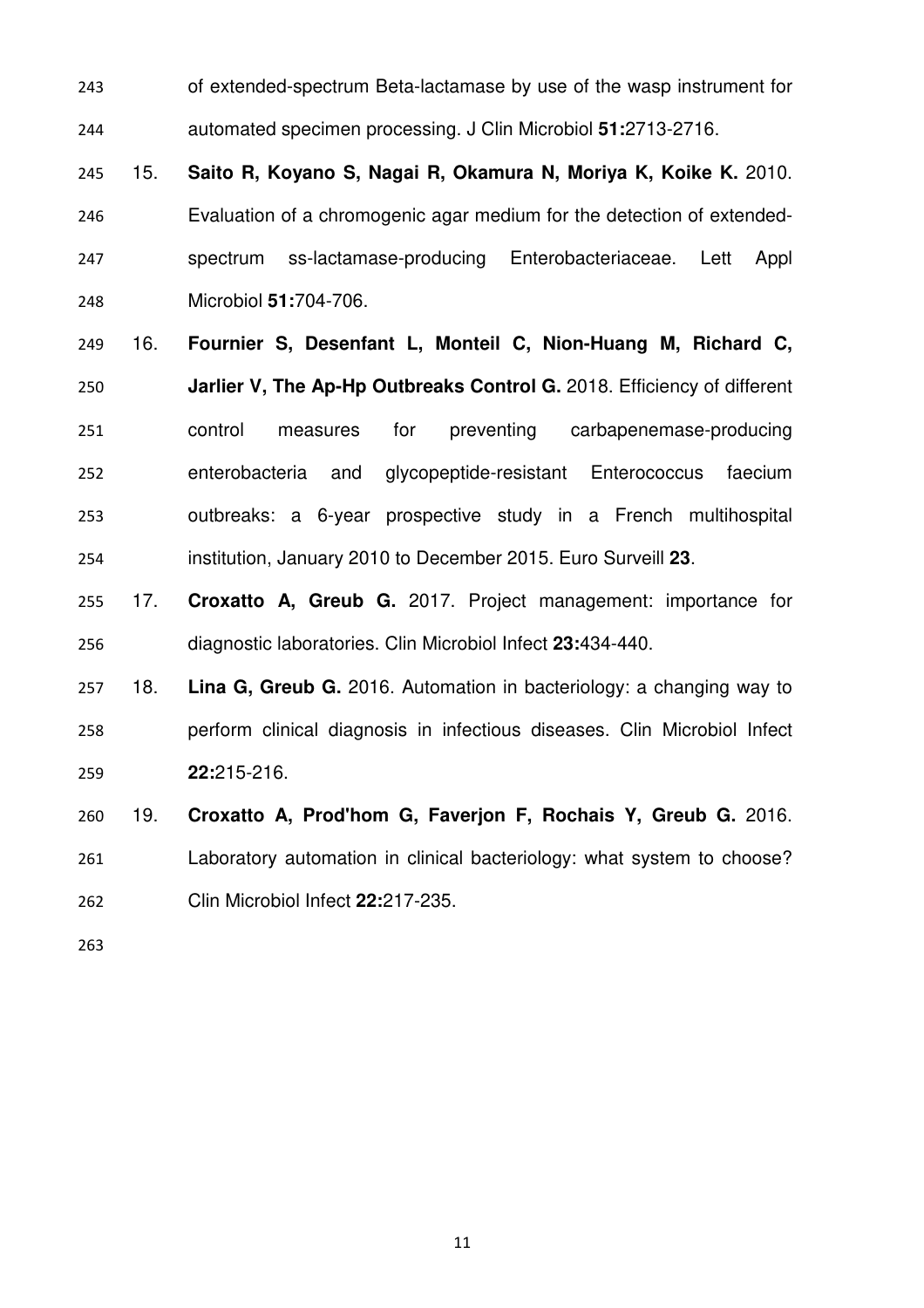| $\beta$ -lactam<br>resistance | Name of the<br>strain            |                      | <b>Species</b>           | MIC (µg/ml)               |                       |                | β-lactamase content                | <b>Limit of detection</b><br>$(UFC/ml)^{b,c}$ |                                      |
|-------------------------------|----------------------------------|----------------------|--------------------------|---------------------------|-----------------------|----------------|------------------------------------|-----------------------------------------------|--------------------------------------|
| mechanism                     |                                  |                      |                          | IPM <sup>a</sup> ETP      |                       | <b>MEM</b>     |                                    | <b>ESBL</b>                                   | <b>mSuperCARBA</b>                   |
|                               |                                  |                      |                          |                           |                       |                | <b>NON CARBAPENEMASE PRODUCERS</b> |                                               |                                      |
|                               | $\overline{2}$                   | $\rm E2$             | E. coli                  | 0.12                      | $0.02\,$              | 0.02           | DHA-1                              | $> 1 \times 10^4$                             | $> 1 \times 10^4$                    |
|                               | $\overline{c}$                   | E3                   | E. coli                  | 0.12                      | 0.12                  | 0.12           | $ACC-1$                            | $> 1 \times 10^4$                             | $> 1 \times 10^4$                    |
| <b>Acquired Case</b>          | $\overline{2}$                   | E4                   | K. pneumoniae            | 0.12                      | 0.5                   | 0.12           | DHA-2                              | $1 \times 10^2$                               | $> 1 \times 10^4$                    |
|                               | $\overline{2}$                   | E <sub>5</sub>       | P. mirabilis             | 0.25                      | 0.12                  | 0.12           | $ACC-1$                            | $> 1 \times 10^4$                             | $> 1 \times 10^4$                    |
|                               | $\overline{2}$                   | E <sub>6</sub>       | E. coli                  | 0.12                      | 0.12                  | 0.12           | $CTX-M-1$                          | $1 \times 10^2$                               | $> 1 \times 10^4$                    |
|                               | $\overline{2}$                   | E7                   | E. coli                  | 0.12                      | 0.12                  | 0.12           | CTX-M-3                            | $1 \times 10^2$                               | $> 1 \times 10^4$                    |
|                               | $\sqrt{2}$                       | E8                   | K. pneumoniae            | 0.12                      | 0.12                  | 0.12           | CTX-M-3                            | $1 \times 10^2$                               | $> 1 \times 10^4$                    |
|                               | $\boldsymbol{2}$                 | E <sub>9</sub>       | E. coli                  | 0.12                      | 0.12                  | 0.12           | $CTX-M-14$                         | $1 \times 10^2$                               | $> 1 \times 10^4$                    |
|                               | $\sqrt{2}$                       | E10                  | E. coli                  | 0.12                      | 0.12                  | 0.12           | $CTX-M-14$                         | $1 \times 10^2$                               | $> 1 \times 10^4$                    |
|                               | $\overline{2}$                   | F1                   | K. pneumoniae            | 0.12                      | 0.12                  | 0.12           | $CTX-M-14$                         | $1 \times 10^2$                               | $> 1 \times 10^4$                    |
| <b>ESBL</b>                   | $\sqrt{2}$                       | F2                   | E. coli                  | 0.12                      | 0.12                  | 0.12           | $CTX-M-15$                         | $1 \times 10^2$                               | $> 1 \times 10^4$                    |
|                               | $\boldsymbol{2}$                 | F3                   | E. coli                  | 0.12                      | 0.12                  | 0.12           | $CTX-M-15$                         | $1 \times 10^2$                               | $> 1 \times 10^4$                    |
|                               | $\overline{2}$                   | F <sub>4</sub>       | K. pneumoniae            | 0.12                      | 0.12                  | 0.12           | $CTX-M-15$                         | $1 \times 10^2$                               | $> 1 \times 10^4$                    |
|                               | $\overline{2}$                   | F <sub>5</sub>       | K. pneumoniae            | 0.12                      | 0.12                  | 0.12           | $CTX-M-15$                         | $1 \times 10^2$                               | $> 1 \times 10^4$                    |
|                               | $\overline{2}$                   | F <sub>6</sub>       | K. pneumoniae            | 0.12                      | 0.12                  | 0.12           | $CTX-M-15$                         | $1 \times 10^2$                               | $> 1 \times 10^4$                    |
|                               | $\overline{2}$                   | F7                   | E. cloacae               | 0.12                      | 0.12                  | 0.12           | $CTX-M-15$                         | $1 \times 10^2$                               | $> 1 \times 10^4$                    |
|                               | $\sqrt{2}$                       | ${\rm F}8$           | E. cloacae               | 0.12                      | 0.12                  | 0.12           | VEB-1                              | $1 \times 10^2$                               | $> 1 \times 10^4$                    |
|                               | $\overline{2}$                   | F <sub>9</sub>       | E. coli                  | 16                        | $>32$                 | $\overline{2}$ | $777$ Case                         | $3 \times 10^2$                               | $2 \times 10^2$                      |
|                               |                                  | CNR 92 10            | E. cloacae               | 0.19                      | 1                     | 0.12           | $777$ Case                         | $1 \ge 10^2$                                  | $> 1 \times 10^4$                    |
|                               |                                  | CNR 92 J6            | E. cloacae               | 0.25                      | $\mathbf{1}$          | 0.12           | $777$ Case                         | $> 1 \times 10^4$                             | $> 1 \times 10^4$                    |
|                               | $\overline{2}$                   | F10                  | E. cloacae               | 0.12                      |                       | 0.12           | $777$ Case                         | $1 \times 10^3$                               | $> 1 \times 10^4$                    |
|                               | $\mathbf{2}$                     | G <sub>1</sub>       | E. cloacae               | 0.12                      |                       | 0.12           | $777$ Case                         | $1 \times 10^2$                               | $> 1 \times 10^4$                    |
|                               | $\sqrt{2}$                       | G2                   | E. cloacae               | 0.25                      | $\overline{4}$        | 0.25           | $777$ Case                         | $1 \times 10^2$                               | $2 \ge 10^3$                         |
|                               | $\overline{c}$                   | G <sub>3</sub>       | E. cloacae               | $\overline{4}$            | 1.5                   | 0.75           | $777$ Case                         | $5 \times 10^3$                               | $> 1 \times 10^4$                    |
|                               | $\sqrt{2}$                       | G4                   | E. cloacae               | 0.19                      | 1.5                   | 0.12           | $777$ Case                         | $1 \times 10^2$                               | $> 1 \times 10^4$                    |
| Case +                        | $\overline{2}$                   | G <sub>5</sub>       | E. cloacae               | 0.5                       | $\overline{4}$        | 0.75           | $777$ Case                         | $1 \times 10^2$                               | > 1 x 10 <sup>4</sup>                |
| impermeability                | $\frac{2}{2}$                    | G6                   | E. cloacae               | 1.5                       | 0.75                  | 0.25           | $777$ Case                         | $1 \times 10^2$                               | $> 1 \times 10^4$                    |
|                               |                                  | G7                   | E. cloacae               | 1.5                       | 2                     | 0.75<br>0.38   | $777$ Case<br>$777$ Case           | $1 \times 10^2$                               | > 1 x 10 <sup>4</sup>                |
|                               | $\overline{c}$<br>$\overline{2}$ | G8<br>G <sub>9</sub> | E. cloacae               | 0.5                       | 1.5<br>$\overline{4}$ | 1.5            | $277$ Case                         | $1 \times 10^2$<br>$1 \times 10^2$            | $> 1 \times 10^4$<br>$1 \times 10^3$ |
|                               | $\overline{2}$                   | G10                  | E. cloacae<br>E. cloacae | $\overline{2}$<br>$\,8\,$ | $>32$                 | $\overline{4}$ | $777$ Case                         | $1 \times 10^2$                               | $4 \times 10^2$                      |
|                               | $\boldsymbol{2}$                 | H1                   | E. cloacae               | 0.5                       | $\overline{4}$        | 0.75           | $777$ Case                         | $1 \times 10^2$                               | $1 x 10^2$                           |
|                               | $\overline{2}$                   | H2                   | E. cloacae               | 0.19                      | 3                     | 0.38           | $777$ Case                         | $1 \times 10^2$                               | $1 x 10^2$                           |
|                               | $\boldsymbol{2}$                 | H <sub>3</sub>       | E. cloacae               | 1.5                       | 3                     | 0.75           | $777$ Case                         | $1 \times 10^2$                               | $> 1 \times 10^4$                    |
|                               | $\overline{2}$                   | H <sub>4</sub>       | E. aerogenes             |                           | $\overline{4}$        | 0.75           | $777$ Case                         | $1 \times 10^2$                               | $> 1 \times 10^4$                    |
|                               | $\overline{2}$                   | H <sub>5</sub>       | M. morgannii             | 1.5                       | 0.02                  | 0.12           | $777$ Case                         | $> 1 \times 10^4$                             | $> 1 \times 10^4$                    |

## **Table 1.** Sensitivity of detection of the CHROMagar™ ESBL /mSuperCARBA medium from spiked fecal samples*.*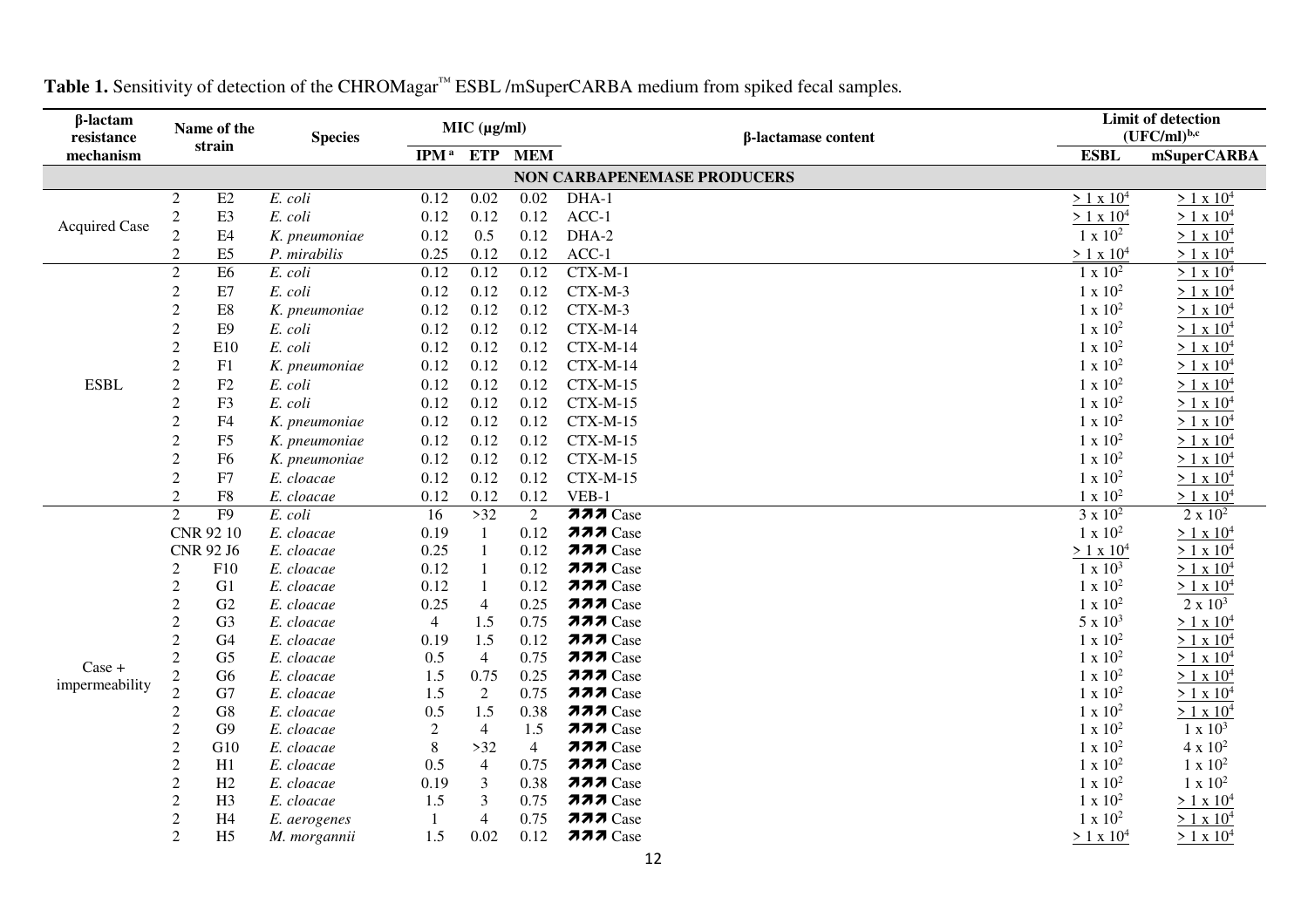|                        | <b>CNR 87 J10</b> |                  | H. alvei      | 0.25           | $\mathbf{1}$            | 0.09           | $777$ Case                                 | $> 1 \times 10^4$ | $> 1 \times 10^4$ |
|------------------------|-------------------|------------------|---------------|----------------|-------------------------|----------------|--------------------------------------------|-------------------|-------------------|
|                        |                   | <b>CNR 88 A1</b> | H. alvei      | 0.38           | 6                       | 0.75           | $777$ Case                                 | $> 1 \times 10^4$ | $1 \times 10^2$   |
|                        |                   | <b>CNR 87 F7</b> | S. marcescens | 0.75           | 0.75                    | 0.19           | $777$ Case                                 | $1 \times 10^2$   | $1 \times 10^2$   |
|                        |                   | <b>CNR 87 B7</b> | E. cloacae    | 0.25           | 0.75                    | 0.04           | $777$ Case                                 | $1 \ge 10^2$      | $> 1 \times 10^4$ |
|                        | $\overline{2}$    | H6               | E. coli       | 2              | $\overline{4}$          | -1             | $CTX-M-15$                                 | $1 \times 10^2$   | $1 \times 10^2$   |
|                        | $\overline{2}$    | H7               | K. pneumoniae | $\mathbf{1}$   | $>32$                   | $\overline{4}$ | $CTX-M-15 + SHV-1$                         | $1 \times 10^2$   | $1 \times 10^2$   |
|                        | $\overline{2}$    | H8               | K. pneumoniae | 1.5            | $>32$                   | $\overline{4}$ | $CTX-M-15 + TEM-1 + SHV-1$                 | $1 \times 10^2$   | $1 \times 10^2$   |
|                        | $\overline{2}$    | H9               | K. pneumoniae | 0.25           | $\mathbf{1}$            | $\mathbf{1}$   | $CTX-M-15 + TEM-1 + SHV-1$                 | $1 \times 10^2$   | $> 1 \times 10^4$ |
|                        | 2                 | H10              | K. pneumoniae | 1.5            | $>32$                   | 6              | $CTX-M-15 + SHV-11$                        | $1 \times 10^2$   | $1 \times 10^2$   |
| $ESBL +$               | $\mathbf{2}$      | I1               | K. pneumoniae | $\,8\,$        | $>32$                   | $\overline{4}$ | CTX-M-15 + SHV-28 - TEM-1                  | $1 \times 10^2$   | $1 \times 10^2$   |
|                        | $\overline{c}$    | I2               | K. pneumoniae | $\mathbf{1}$   | $\overline{4}$          | $\mathbf{1}$   | $TEM-1 + SHV-28$                           | $1 \times 10^2$   | $1 \times 10^2$   |
| impermeability         | 2                 | I3               | K. pneumoniae | $\mathfrak{Z}$ | $>32$                   | 6              | $CTX-M-15 + TEM-1 + SHV-11$                | $1 \times 10^2$   | $1 \times 10^2$   |
|                        | $\overline{2}$    | I4               | K. pneumoniae | 0.25           | $\mathbf{1}$            | $\mathbf{1}$   | $CTX-M-15 + TEM-1 + SHV-11$                | $1 \times 10^2$   | $1 \times 10^2$   |
|                        | $\overline{2}$    | I <sub>5</sub>   | K. pneumoniae | 6              | > 32                    | > 32           | $CTX-M-15 + TEM-1 + SHV-11$                | $1 \times 10^2$   | $1 \times 10^2$   |
|                        | 2                 | I6               | K. pneumoniae | 0.75           | > 32                    | $\mathfrak{Z}$ | $CTX-M-15 + TEM-1 + SHV-12$                | $1 \times 10^2$   | $1 \times 10^2$   |
|                        | 2                 | I7               | K. pneumoniae | -1             | 24                      | 0.5            | $CTX-M-15 + TEM-1 + SHV-11$                | $1 \times 10^2$   | $1 \times 10^2$   |
|                        | $\overline{2}$    | <b>I8</b>        | K. pneumoniae | $\overline{2}$ | $\overline{4}$          | $\mathbf{1}$   | $CTX-M-15 + TEM-1 + SHV-1 + OXA-1$         | $1 \times 10^2$   | $> 1 \times 10^4$ |
| Hyper $\overline{K1+}$ |                   | CNR 151 J9       | K. oxytoca    | $\overline{2}$ | $\overline{\mathbf{3}}$ | 0.75           | $\overline{777}$ K1 penicillinase          | $1 \times 10^2$   | $1 \times 10^2$   |
| impermeability         |                   | CNR 92 J7        | K. oxytoca    |                | $\overline{2}$          | 0.5            | <b>777</b> K1 penicillinase                | $1 \times 10^2$   | $> 1 \times 10^4$ |
|                        | 2                 | <b>I9</b>        | E. cloacae    | 1.5            | 6                       | $\mathbf{1}$   | $777$ Case + CTX-M-15                      | $1 \times 10^2$   | $> 1 \times 10^4$ |
| ESBL + Case +          | 2                 | $\rm I10$        | E. cloacae    | $\overline{2}$ | $8\phantom{.}$          | $\mathbf{1}$   | $777$ Case + CTX-M-15                      | $1 \times 10^2$   | $> 1 \times 10^4$ |
| impermeability         | $\overline{2}$    | J1               | E. cloacae    | 3              | 12                      | $\overline{2}$ | $777$ Case + CTX-M-15                      | $1 \times 10^2$   | $> 1 \times 10^4$ |
|                        | 2                 | J2               | C. freundii   |                | $\,8\,$                 | $\mathbf{1}$   | $777$ Case +TEM-3                          | $1 \times 10^2$   | $1 \times 10^2$   |
| Extended               | $\overline{2}$    | J3               | K. pneumoniae | 0.5            | 0.38                    | 0.12           | <b>OXA-163</b>                             | $> 1 \times 10^4$ | $> 1 \times 10^4$ |
| spectrum               | $\overline{2}$    | J <sub>4</sub>   | E. cloacae    | 0.5            | $\overline{2}$          | 0.19           | <b>OXA-163</b>                             | $2 \times 10^2$   | $> 1 \times 10^4$ |
| oxacillinases          | 2                 | J5               | S. marcescens | 0.5            | 0.75                    | 0.19           | <b>OXA-405</b>                             | $> 1 \times 10^4$ | $> 1 \times 10^4$ |
|                        |                   |                  |               |                |                         |                | <b>CARBAPENEMASE PRODUCERS</b>             |                   |                   |
|                        |                   | F1               | E. coli       | $\mathbf{1}$   | $>32$                   | $\mathfrak{Z}$ | $KPC-2$                                    | $1 \times 10^2$   | $1 \times 10^2$   |
|                        |                   | F2               | E. coli       | 0.5            | 0.5                     | 0.5            | KPC-2                                      | $1 \times 10^2$   | $1 \times 10^2$   |
|                        |                   | F3               | E. coli       | $\overline{2}$ | 1.5                     | $\mathbf{1}$   | $KPC-2 + TEM-1 + OXA-9$                    | $1 \times 10^2$   | $1 \times 10^2$   |
|                        |                   | F4               | E. coli       | $\overline{4}$ | $\overline{4}$          | $\overline{2}$ | $KPC-2 + CTX-M-9 + TEM-1$                  | $1 \times 10^2$   | $4 \times 10^2$   |
|                        |                   | F5               | K. pneumoniae | 16             | 24                      | 32             | $KPC-2 + SHV-11 + TEM-1 + CTX-M-2$         | $1 \times 10^2$   | $1 \times 10^2$   |
|                        |                   | F <sub>6</sub>   | K. pneumoniae | $>32$          | $>32$                   | $>32$          | $KPC-2 + SHV-11 + TEM-1 + CTX-M-2 + OXA-9$ | $1 \times 10^2$   | $1 \times 10^2$   |
| KPC-type               |                   | ${\rm F}7$       | K. pneumoniae | 16             | $>32$                   | $>32$          | $KPC-2 + SHV-11 + CTX-M-15$                | $1 \times 10^2$   | $1 \times 10^2$   |
|                        |                   | ${\rm F}8$       | K. pneumoniae | $\overline{4}$ | $\overline{4}$          | 32             | $KPC-2 + TEM-1 + SHV-1 + CTXM-15$          | $1 \times 10^2$   | $1 \times 10^2$   |
|                        |                   | F <sub>9</sub>   | K. pneumoniae | $\overline{4}$ | 24                      | $\overline{2}$ | $KPC-2 + SHV-11 + TEM-1 + SHV-12 + OXA-9$  | $1 \times 10^2$   | $1 \times 10^2$   |
|                        |                   | F10              | K. pneumoniae | $>32$          | $>32$                   | $>32$          | $KPC-2 + SHV-11$                           | $1 \times 10^2$   | $1 \times 10^2$   |
|                        |                   | G1               | K. pneumoniae | $\overline{4}$ | 6                       | $\, 8$         | $KPC-2 + SHV-11 + TEM-1$                   | $1 \times 10^2$   | $1 \times 10^2$   |
|                        |                   | G2               | K. pneumoniae | $\overline{4}$ | $>32$                   | $\, 8$         | $KPC-3 + TEM-1 + SHV-1 + CTX-M-15 + OXA-9$ | $1 \times 10^2$   | $1 \times 10^2$   |
|                        |                   | G <sub>3</sub>   | K. pneumoniae | $\,8\,$        | $>32$                   | $\, 8$         | $KPC-3 + SHV-11 + OXA-9 + TEM-1$           | $1 \times 10^2$   | $1 \times 10^2$   |
|                        |                   | G <sub>4</sub>   | К. огоепае    | $>32$          | $>32$                   | 2              | $KPC-3 + OXA-9 + TEM-1$                    | $> 1 \times 10^4$ | $2 \times 10^2$   |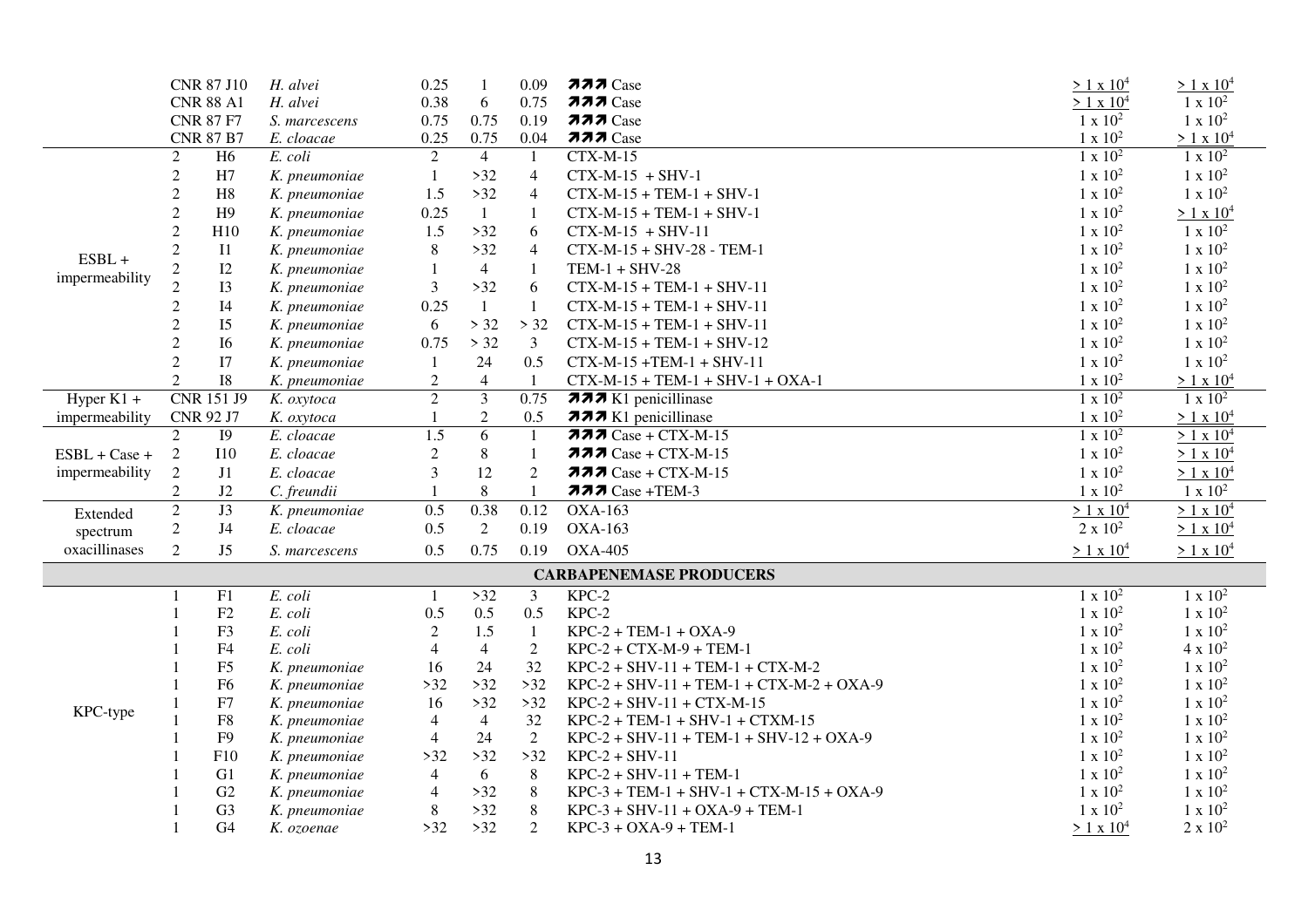|          | $\mathbf{1}$   | G <sub>5</sub>   | E. cloacae                  | $\mathbf{1}$   | 1.5            | 0.75           | $KPC-2$                                                      | $1 \times 10^2$   | $1 \times 10^2$   |
|----------|----------------|------------------|-----------------------------|----------------|----------------|----------------|--------------------------------------------------------------|-------------------|-------------------|
|          |                | G <sub>6</sub>   | E. cloacae                  | 24             | $>32$          | 16             | $KPC-2 + TEM-1$                                              | $1 \times 10^2$   | $1 \times 10^2$   |
|          |                | G7               | E. cloacae                  | $\overline{4}$ | 6              | 2              | $KPC-2 + TEM-1 + OXA-1$                                      | $1 \times 10^2$   | $1 \times 10^2$   |
|          |                | ${\rm G}8$       | E. cloacae                  | $\overline{2}$ | $\overline{4}$ | 1.5            | $KPC-2 + TEM-1 + SHV-11$                                     | $1 x 10^2$        | $1 \times 10^2$   |
|          |                | G9               | E. cloacae                  | $\overline{2}$ | $\overline{2}$ | 1              | $KPC-2 + TEM-3$                                              | $1 \times 10^2$   | $1 \times 10^2$   |
|          |                | G10              | C. freundii                 | $\,8\,$        | 1.5            | $\mathfrak{Z}$ | $KPC-2 + TEM-1$                                              | $> 1 \times 10^4$ | $1 \times 10^2$   |
|          |                | I1               | S. marcecens                | $>32$          | $>32$          | $>32$          | $KPC-2 + TEM-1 + SHV-12$                                     | $1 \times 10^2$   | $1 \times 10^2$   |
|          |                | I2               | S. marcecens                | $>32$          | $>32$          | $>32$          | $KPC-2 + TEM-1$                                              | $1 \times 10^2$   | $1 x 10^2$        |
|          | $\mathbf{1}$   | $\overline{13}$  | E. cloacae                  | >32            | 8              | $\overline{4}$ | $IMI-1$                                                      | $> 1 \times 10^4$ | $1 \times 10^2$   |
| IMI-type | $\mathbf{1}$   | I4               | E. asburiae                 | $>32$          | $>32$          | $>32$          | $IMI-2$                                                      | $> 1 \times 10^4$ | $1 \times 10^2$   |
|          |                | I <sub>5</sub>   | E. asburiae                 | $>32$          | 8              | $\overline{2}$ | $IMI-2$                                                      | $> 1 \times 10^4$ | $3 \ge 10^2$      |
| NMC-A    | $\mathbf{1}$   | $\overline{16}$  | E. cloacae                  | >32            | 1,5            | 0,75           | <b>NmcA</b>                                                  | $> 1 \times 10^4$ | $3 \times 10^3$   |
| SME-type | $\overline{1}$ | I7               | $\overline{S}$ . marcescens | >32            | $\overline{8}$ | $\overline{8}$ | Sme-1                                                        | $> 1 \times 10^4$ | $> 1 \times 10^4$ |
|          | $\overline{1}$ | ${\rm I}8$       | S. marcescens               | $>32$          | 8              | $\,8\,$        | Sme-2                                                        | $> 1 \times 10^4$ | $1 x 10^2$        |
| GES-type | $\mathbf{1}$   | I <sub>9</sub>   | E.cloacae                   | >32            | >32            | >32            | $GES-5$                                                      | $1 \times 10^2$   | $1 \times 10^2$   |
| FRI-1    | $\mathbf{1}$   | $\overline{110}$ | E. cloacae                  | >32            | >32            | 16             | $FRI-1$                                                      | $1 x 10^2$        | $1 \times 10^2$   |
|          | $\mathbf{1}$   | A1               | E. coli                     | 1              | $\overline{3}$ | $\mathbf{1}$   | $NDM-1 + OXA-1 + OXA-10 + CMY-16 + TEM-1$                    | $1 \times 10^2$   | $1 \times 10^2$   |
|          | $\mathbf{1}$   | A2               | E. coli                     | 3              | $\overline{3}$ | $\overline{2}$ | $NDM-1 + OXA-1 + TEM-1$                                      | $1 \times 10^2$   | $1 \times 10^2$   |
|          |                | A3               | E. coli                     | 6              | 32             | 16             | $NDM-1 + CTX-M-15 + TEM-1$                                   | $1 \times 10^2$   | $1 x 10^2$        |
|          |                | A4               | E. coli                     | $\overline{4}$ | $>32$          | 8              | $NDM-1 + OXA-1 + OXA-2 + CTX-M-15 + TEM-1$                   | $1 \times 10^2$   | $1 \times 10^2$   |
|          |                | A <sub>5</sub>   | E. coli                     | 16             | $>32$          | 16             | $NDM-1 + CTX-M-15 + TEM-1$                                   | $1 \times 10^2$   | $1 \times 10^2$   |
|          |                | A6               | $E.$ $\text{coli}$          | $>32$          | $>32$          | $>32$          | $NDM-4 + CTX-M-15 + OXA-1$                                   | $1 \times 10^2$   | $1 \times 10^2$   |
|          |                | A7               | E. coli                     | $>32$          | $>32$          | >32            | $NDM-4 + CTX-M-15 + CMY-6$                                   | $1 \times 10^2$   | $1 \times 10^2$   |
|          |                | A8               | E. coli                     | $>32$          | $>32$          | >32            | $NDM-5 + TEM-1 + CTX-M-15$                                   | $1 \times 10^2$   | $1 \times 10^2$   |
|          |                | A <sub>9</sub>   | E. coli                     | 6              | 32             | 8              | $NDM-6 + CTX-M-15 + OXA-1$                                   | $1 \times 10^2$   | $1 \times 10^2$   |
|          | $\mathbf{1}$   | A10              | E. coli                     | $\overline{4}$ | 16             | $\overline{3}$ | NDM-7                                                        | $1 \times 10^2$   | $1 \times 10^2$   |
| NDM-type | $\mathbf{1}$   | B1               | K. pneumoniae               | $\overline{2}$ | 8              | $\mathfrak{Z}$ | $NDM-1 + CTX-M-15 + SHV-11 + OXA-1$                          | $1 \times 10^2$   | $1 \times 10^2$   |
|          | $\mathbf{1}$   | B2               | K. pneumoniae               | $>32$          | $>32$          | >32            | $NDM-1 + CTX-M-15 + CMY-4 + OXA-1$                           | $1 \times 10^2$   | $1 \times 10^2$   |
|          |                | B <sub>3</sub>   | K. pneumoniae               | $>32$          | $>32$          | $>32$          | $NDM-1 + CTX-M-15 + OXA-1 + OXA-9 + TEM-1 + SHV-28 + SHV-11$ | $1\ge 10^2$       | $1 \times 10^2$   |
|          |                | B4               | K. pneumoniae               | 1.5            | 6              | 2              | $NDM-1 + OXA-1 + SHV-11$                                     | $1 \times 10^2$   | $1 \times 10^2$   |
|          |                | B <sub>5</sub>   | K. pneumoniae               | 1              | $\,8\,$        | $\overline{4}$ | NDM-1 + OXA-1 + CTX-M-15 + TEM-1 + SHV-28 + OXA-9 + CMY-6    | $1 \times 10^2$   | $1 \times 10^2$   |
|          |                | <b>B6</b>        | K. pneumoniae               | 1.5            | $\,8\,$        | 1.5            | $NDM-1 + TEM-1 + CTX-M-15 + SHV-12 + OXA-9$                  | $1 \times 10^2$   | $1 \times 10^2$   |
|          |                | B7               | K. pneumoniae               | $\overline{4}$ | 8              | 16             | $NDM-1 + TEM-1 + CTX-M-15 + SHV-12 + OXA-9$                  | $1 \times 10^2$   | $1 \times 10^2$   |
|          |                | B8               | K. pneumoniae               | $\overline{2}$ | $>32$          | $\overline{4}$ | $NDM-1 + TEM-1 + CTX-M-15 + SHV-11 + OXA-1$                  | $1 \times 10^2$   | $1 \times 10^2$   |
|          |                | <b>B9</b>        | P. stuartii                 | 12             | 0.38           | 1.5            | $NDM-1 + OXA-1 + CMY-6 + TEM-1$                              | $1 \times 10^2$   | $> 1 \times 10^4$ |
|          | $\overline{1}$ | <b>B10</b>       | P. rettgeri                 | 3              | 0.5            | 1.5            | $NDM-1 + CTX-M-15$                                           | $1 \times 10^2$   | $1 \times 10^2$   |
|          |                | C1               | Salmonella enterica         | $\overline{4}$ | 6              | 3              | $NDM-1 + CTX-M-15 + TEM-1 + OXA-1 + OXA-9 + OXA-10$          | $5 \times 10^2$   | $2 \times 10^2$   |
|          | $\mathbf{1}$   | C2               | E. coli                     | 1.5            | 0.38           | 0.5            | $VIM-1 + CTX-M-3$                                            | $1 \times 10^2$   | $> 1 \times 10^4$ |
| VIM-type |                | C <sub>3</sub>   | E. coli                     | 3              | 1.5            | $\mathbf{1}$   | $VIM-1 + CMY-13$                                             | $2 \times 10^3$   | $6 \times 10^2$   |
|          |                | C <sub>4</sub>   | E. coli                     | $\,8\,$        | $\overline{4}$ | $\overline{3}$ | $VIM-4$                                                      | $1 \times 10^2$   | $1 x 10^2$        |
|          |                | C <sub>5</sub>   | K. pneumoniae               | $>32$          | $>32$          | $>32$          | $VIM-1 + SHV-5$                                              | $1 \times 10^2$   | $1 x 10^2$        |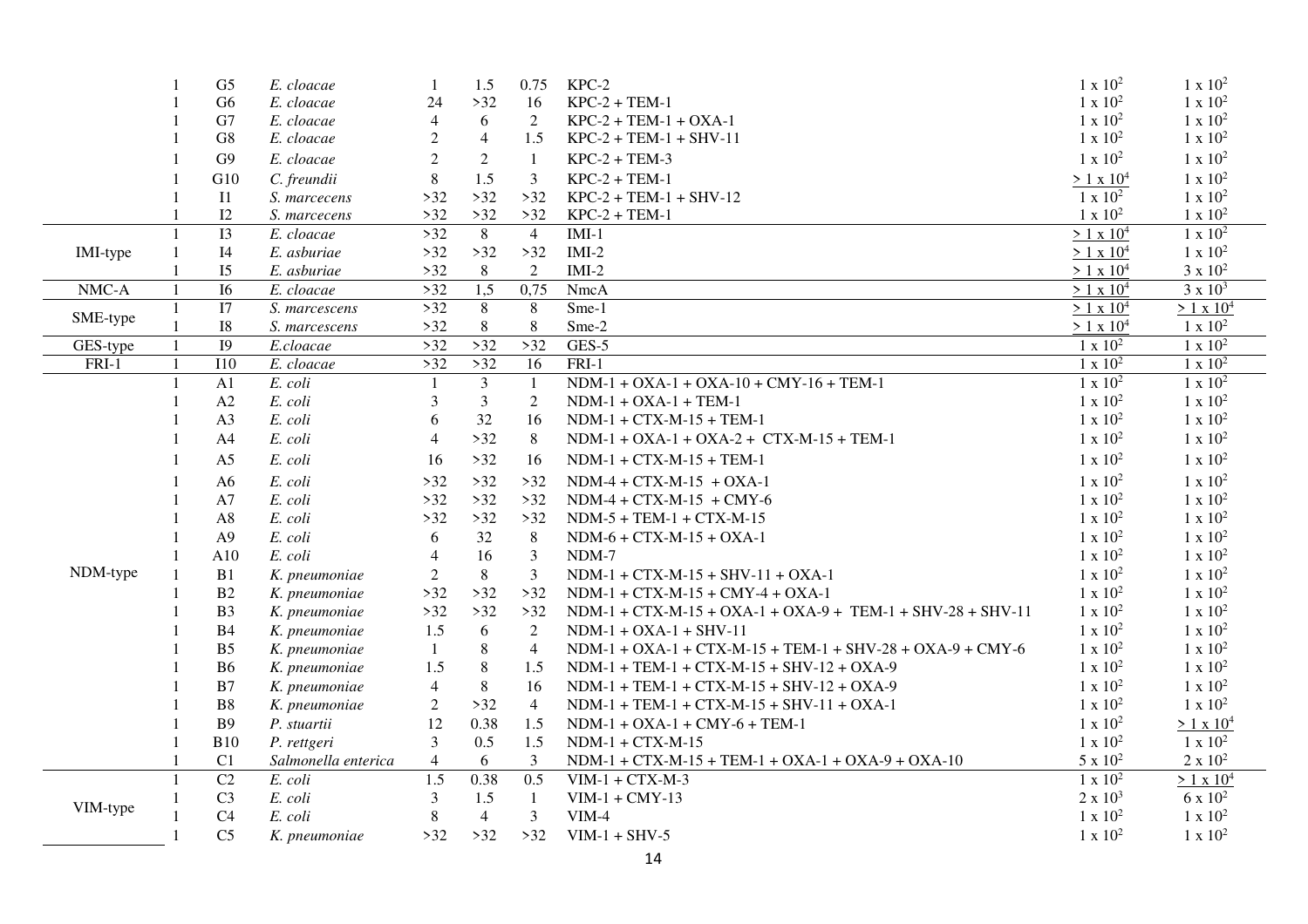|               |                                | C6              | K. pneumoniae         | $>32$                            | $>32$                   | $>32$                 | $VIM-1$                             | $1 x 10^2$                         | $1 \times 10^2$                    |
|---------------|--------------------------------|-----------------|-----------------------|----------------------------------|-------------------------|-----------------------|-------------------------------------|------------------------------------|------------------------------------|
|               |                                | $\rm C7$        | K. pneumoniae         | $>32$                            | $>32$                   | >32                   | $VIM-1 + SHV-12$                    | $1 x 10^2$                         | $1 \times 10^2$                    |
|               |                                | $\rm C8$        | K. pneumoniae         | $>32$                            | $>32$                   | $>32$                 | $VIM-1$                             | $1 \ge 10^2$                       | $1 \times 10^2$                    |
|               |                                | C9              | K. pneumoniae         | $\overline{4}$                   | 2                       | 2                     | $VIM-1 + SHV-5$                     | $1 \times 10^2$                    | $1 \times 10^2$                    |
|               |                                | C10             | K. pneumoniae         | $>32$                            | $>32$                   | >32                   | $VIM-1 + TEM-1 + SHV-5$             | $1\ge 10^2$                        | $1 \times 10^2$                    |
|               |                                | D1              | K. pneumoniae         | $>32$                            | $>32$                   | $>32$                 | $VIM-1 + SHV-5$                     | $1 x 10^2$                         | $1 \times 10^2$                    |
|               |                                | D2              | K. pneumoniae         | $\mathbf{1}$                     | 0.5                     | $\mathbf{1}$          | $VIM-1 + CTX-M-3$                   | $1 \times 10^2$                    | $1 x 10^2$                         |
|               |                                | D <sub>3</sub>  | K. pneumoniae         | 0.5                              | $\overline{4}$          | 0.38                  | $VIM-1 + SHV-5$                     | $1 \times 10^2$                    | $1 \times 10^2$                    |
|               |                                | D4              | K. pneumoniae         | $\,8\,$                          | 16                      | $\overline{4}$        | $VIM-19 + CTX-M-3 + TEM-1 + SHV-1$  | $1 \times 10^2$                    | $1 \times 10^2$                    |
|               |                                | D <sub>5</sub>  | E.cloacae             | $\mathbf{1}$                     | 0.38                    | 0.5                   | $VIM-1 + SHV-70$                    | $1 \times 10^2$                    | $3 \times 10^2$                    |
|               |                                | D <sub>6</sub>  | E. cloacae            | $\mathfrak{Z}$                   | 2                       | $\mathbf{1}$          | $VIM-4 + CTX-M-15 + TEM-1 + SHV-31$ | $1 x 10^2$                         | $1 x 10^2$                         |
|               |                                | D7              | C. freundii           | $\overline{2}$                   | $\overline{2}$          | 0.75                  | $VIM-2 + TEM-1 +$                   | $1 \times 10^2$                    | $1 x 10^2$                         |
|               |                                | D <sub>8</sub>  | C. freundii           | 1.5                              | $\overline{4}$          | 0.5                   | $VIM-2 + TEM-1 + OXA-9 + OXA-10$    | $1 x 10^2$                         | $1 x 10^2$                         |
|               |                                | $\overline{D9}$ | E. coli               | 0.5                              | $\overline{3}$          | 0.5                   | $IMP-1$                             | $1 \times 10^2$                    | $1 x 10^2$                         |
|               |                                | D10             | E. coli               | 6                                | $\,8\,$                 | $\mathfrak{Z}$        | $IMP-8 + SHV -12$                   | $1 \times 10^2$                    | $1 \times 10^2$                    |
|               |                                | E1              | K. pneumoniae         | 1.5                              | $\mathfrak{Z}$          | $\mathbf{1}$          | $IMP-1$                             | $1 x 10^2$                         | $1 x 10^2$                         |
|               |                                | E2              | K. pneumoniae         | $\,8\,$                          | $\overline{\mathbf{3}}$ | $\sqrt{2}$            | $IMP-1 + TEM-15$                    | $1 \times 10^2$                    | $1 \times 10^2$                    |
|               |                                | E3              | K. pneumoniae         | 1.5                              | $\overline{4}$          | $\overline{2}$        | $IMP-1 + TEM-15 + CTX-M-15$         | $1 \ge 10^2$                       | $1 \times 10^2$                    |
| IMP-type      |                                | E <sub>4</sub>  | K. pneumoniae         | 1                                | $\sqrt{2}$              | $\,8\,$               | $IMP-1 + SHV-5$                     | $1 \times 10^2$                    | $1 \times 10^2$                    |
|               |                                | E <sub>5</sub>  | K. pneumoniae         | -1                               | $\mathbf{1}$            | 0.5                   | $IMP-8$                             | $1 \times 10^2$                    | $1 x 10^2$                         |
|               |                                | E <sub>6</sub>  | K. pneumoniae         | 0.5                              | 0.5                     | 0.5                   | $IMP-8 + SHV -12$                   | $1 \times 10^2$                    | $1 x 10^2$                         |
|               |                                | E7              | E. cloacae            | 1.5                              | $\mathbf{1}$            | $\mathbf{1}$          | $IMP-8$                             | $1 \times 10^2$                    | $1 \times 10^2$                    |
|               |                                | $\rm E8$        | E. cloacae            | 0.75                             | 0.5                     | 0.5                   | $IMP-8 + SHV-12$                    | $1 \times 10^2$                    | $1 \times 10^2$                    |
|               |                                | E <sub>9</sub>  | S. marscecens         | 8                                | $>32$                   | $\overline{2}$        | $IMP-11$                            | $1 \times 10^2$                    | $1 \times 10^2$                    |
| GIM-type      | $\mathbf{1}$<br>$\overline{2}$ | E10<br>A1       | E. cloacae<br>E. coli | $\overline{2}$<br>$\mathfrak{Z}$ | $>32$<br>16             | $6\,$<br>$\mathbf{1}$ | $GIM-1$<br>$OXA-48 + CTX-M-15$      | $1 \times 10^2$<br>$1 \times 10^2$ | $1 \times 10^2$<br>$1 \times 10^2$ |
|               | $\sqrt{2}$                     | A2              | E. coli               | 0.5                              | 0.75                    | 0.12                  | $OXA-48 + CTX-M-15$                 | $1 \times 10^2$                    | $1 x 10^2$                         |
|               | $\mathfrak 2$                  | A <sub>3</sub>  | E. coli               | 0.38                             | 1.5                     | 0.19                  | $OXA-48 + CTX-M-15$                 | $1 \times 10^2$                    | $1 \times 10^2$                    |
|               |                                | A4              | E. coli               | 0.25                             | 0.5                     | 0.19                  | $OXA-48 + CTX-M-24 + TEM-1$         | $1 \times 10^2$                    | $1 x 10^2$                         |
|               | $\overline{c}$<br>$\sqrt{2}$   | A <sub>5</sub>  | E. coli               | 0.75                             | 1                       | 0.19                  | $OXA-48 + CTX-M-24 + TEM-1$         | $1 \times 10^2$                    | $1 \times 10^2$                    |
|               | $\sqrt{2}$                     | A6              | E. coli               | 0,5                              | $\mathbf{1}$            | 0.25                  | $OXA-48 + CTX-M-15$                 | $1 \times 10^2$                    | $2 \times 10^2$                    |
|               | $\mathfrak 2$                  | A7              | K. pneumoniae         | 0.5                              | $\overline{2}$          | 0.5                   | $OXA-48$                            | $2 \times 10^3$                    | $1 \times 10^2$                    |
|               |                                |                 |                       |                                  |                         |                       |                                     |                                    |                                    |
| <b>OXA-48</b> | $\boldsymbol{2}$               | A8              | K. pneumoniae         | 0.38                             | 1                       | 0.5                   | $OXA-48 + TEM-1$                    | $> 1 \times 10^4$                  | $1 x 10^2$                         |
|               | $\mathfrak{2}$                 | A9              | K. pneumoniae         | $\boldsymbol{2}$                 | $\mathfrak{Z}$          | $\mathbf{2}$          | $OXA-48 + CTX-M-15$                 | $1 \times 10^2$                    | $1 \times 10^2$                    |
|               | $\mathfrak{2}$                 | A10             | K. pneumoniae         | $\mathbf{1}$                     | $\overline{4}$          | $\mathbf{1}$          | $OXA-48$                            | $> 1 \times 10^4$                  | $1 \times 10^2$                    |
|               | $\mathfrak{2}$                 | B1              | K. pneumoniae         | 1                                | $\overline{4}$          | $\mathbf{1}$          | $OXA-48$                            | $> 1 \times 10^4$                  | $1 \times 10^2$                    |
|               | $\mathfrak{2}$                 | B2              | K. pneumoniae         | $>32$                            | $>32$                   | $>32$                 | <b>OXA-48</b>                       | $6 \times 10^3$                    | $1 \times 10^2$                    |
|               | $\mathfrak 2$                  | B <sub>3</sub>  | K. pneumoniae         | 0.5                              | 0.75                    | 0.25                  | $OXA-48 + SHV-11$                   | $> 1 \times 10^4$                  | $1 \times 10^2$                    |
|               | $\mathfrak{2}$                 | B4              | K. pneumoniae         | 0,5                              | $>32$                   | 1,5                   | $OXA-48 + CTX-M-15 + TEM-1$         | $1 \times 10^2$                    | $1 \times 10^2$                    |
|               | $\mathfrak{2}$                 | B <sub>5</sub>  | K. pneumoniae         | 0.75                             | 16                      | $\mathbf{1}$          | $OXA-48 + CTX-M-15 + TEM-1$         | $1 \times 10^2$                    | $1 \times 10^2$                    |
|               |                                | <b>B6</b>       | E. cloacae            | 0.5                              | $\overline{2}$          | 0.5                   | $OXA-48 + TEM-1 + CTX-M-15 + OXA-1$ | $1 \times 10^2$                    | $1 \times 10^2$                    |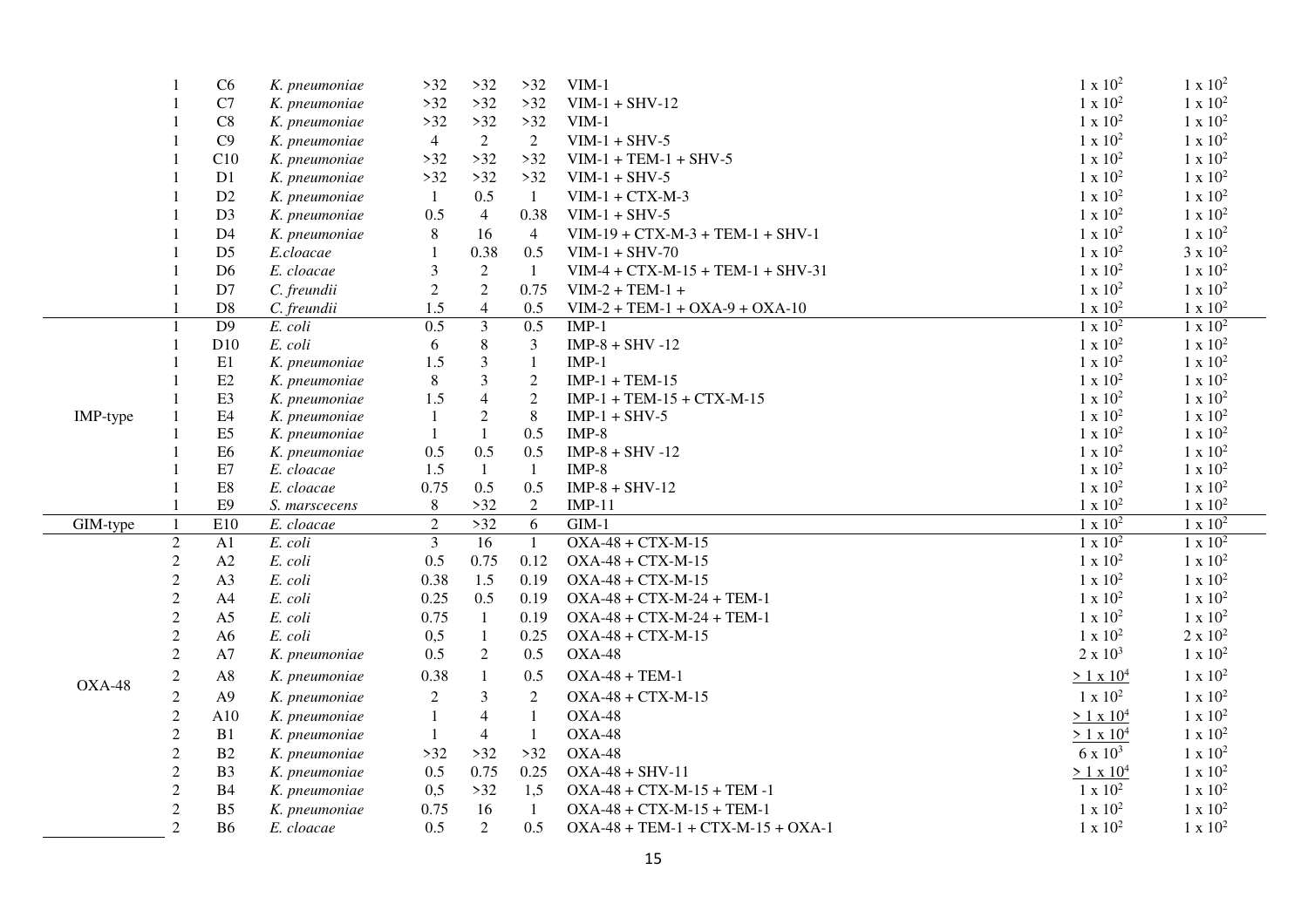|                | $\overline{2}$ | B7                 | E. cloacae    | 1              | 16             | 1.5            | $OXA-48 + TEM-1 + CTX-M-15 + OXA-1$                           | $1 \times 10^2$   | $1 \times 10^2$     |
|----------------|----------------|--------------------|---------------|----------------|----------------|----------------|---------------------------------------------------------------|-------------------|---------------------|
|                | $\sqrt{2}$     | B <sub>8</sub>     | E. cloacae    | $\overline{2}$ | 8              | -1             | $OXA-48 + SHV-5$                                              | $1 \times 10^2$   | $1 \times 10^2$     |
|                | $\overline{2}$ | <b>B</b> 9         | C. koseri     | 0.38           | $\overline{2}$ | 0.38           | $OXA-48$                                                      | $1 \times 10^3$   | $1 \times 10^2$     |
|                | $\overline{2}$ | <b>B10</b>         | C. koseri     | 0.75           | 2              | 0.38           | $OXA-48 + TEM-1$                                              | $1 \times 10^2$   | $1 \times 10^2$     |
|                | $\overline{2}$ | C1                 | C. freundii   | 0.75           | 1,5            | 0.38           | $OXA-48 + SHV-12 + TEM-1$                                     | $1 \times 10^2$   | $1 \times 10^2$     |
| <b>OXA-162</b> | $\overline{2}$ | $\overline{C2}$    | K. pneumoniae | $\overline{4}$ | 8              | -1             | $OXA-162 + TEM-1 + SHV-11$                                    | $1 \times 10^2$   | $1 \times 10^2$     |
|                |                | <b>CNR 67 F9</b>   | K. pneumoniae | 0.38           | 8              | 0.5            | <b>OXA-162</b>                                                | $> 1 \times 10^4$ | $1 \times 10^2$     |
|                | $\overline{2}$ | C <sub>3</sub>     | E. coli       | 0.38           | 1.5            | 0.19           | <b>OXA-181</b>                                                | $1 \times 10^3$   | $1 \times 10^2$     |
|                | 2              | C4                 | E. coli       | 0.5            | 1.5            | 0.25           | <b>OXA-181</b>                                                | $> 1 \times 10^4$ | 1 x 10 <sup>4</sup> |
|                |                | CNR 51 E10 E. coli |               | 0.38           | 0.38           | 0.12           | <b>OXA-181</b>                                                | $1 \times 10^2$   | 1 x 10 <sup>4</sup> |
|                |                | <b>CNR 59 F5</b>   | E. coli       | 0.38           | 1.5            | 0.12           | <b>OXA-181</b>                                                | $1 \times 10^2$   | $1 \times 10^2$     |
| <b>OXA-181</b> |                | CNR 61 C6          | E. coli       | 0.25           | $\mathbf{1}$   | 0.12           | <b>OXA-181</b>                                                | $1 \times 10^2$   | $1 \times 10^2$     |
|                |                | <b>CNR 61 D1</b>   | E. coli       | 0.25           | 1.5            | 0.12           | <b>OXA-181</b>                                                | $1 x 10^2$        | $1 x 10^2$          |
|                |                | <b>CNR 64 C4</b>   | E. coli       | $>32$          | $>32$          | 12             | <b>OXA-181</b>                                                | $1 \times 10^2$   | $1 \times 10^2$     |
|                | 2              | C9                 | K. pneumoniae | 0.5            | 2              | 0.5            | $OXA-181 + SHV-11 + CTXM-15 + OXA-1$                          | $1\ge 10^2$       | $1 \times 10^2$     |
|                |                | <b>CNR 58 J8</b>   | K. pneumoniae | 0.38           | 1.5            | 0.38           | <b>OXA-181</b>                                                | $1 \times 10^2$   | $1 \times 10^2$     |
|                | $\overline{2}$ | D2                 | K. pneumoniae | 0.5            | 2              | 0.5            | $OXA-204 + CMY-4$                                             | $1 \times 10^2$   | $1 \times 10^2$     |
|                | $\overline{2}$ | D <sub>3</sub>     | E. coli       | 0.38           | 0.19           | 0,094          | $OXA-204 + CMY-2 + CTX-M-15 + OXA-1$                          | $1 x 10^2$        | $1 \times 10^2$     |
| <b>OXA-204</b> | $\overline{2}$ | D <sub>4</sub>     | E. coli       | 0,5            | 2              | 0.25           | $OXA-204 + CMY-4+ CTX-M-15 + OXA-1$                           | $1 \times 10^2$   | 1 x 10 <sup>4</sup> |
|                | $\mathfrak{2}$ | D <sub>5</sub>     | E. coli       | 0,5            | 2              | 0.38           | $OXA-204 + CMY-4 + CTX-M-15$                                  | $1 \times 10^2$   | $1 \times 10^3$     |
|                | $\overline{2}$ | D <sub>6</sub>     | K. pneumoniae | 0,5            | 16             | 0.75           | $OXA-204 + SHV-28 + TEM-1 + CTX-M-15$                         | $1 \times 10^2$   | $1 x 10^2$          |
|                | 2              | D7                 | E. coli       | $>32$          | $>32$          | >32            | $OXA-232 + CTX-M-15 + OXA-1$                                  | $1 x 10^2$        | $1 \times 10^2$     |
| <b>OXA-232</b> | $\overline{2}$ | D <sub>8</sub>     | K. pneumoniae | 3              | $>32$          | 12             | $OXA-232 + SHV-1 + TEM-1 + CTX-M-15 + OXA-1$                  | $1 \times 10^2$   | $1 \times 10^2$     |
|                |                | <b>CNR 68 B2</b>   | E. coli       |                |                |                | <b>OXA-232</b>                                                | $> 1 \times 10^4$ | $1 \times 10^2$     |
| <b>OXA-244</b> | 2              | D <sub>9</sub>     | E. coli       | 0.5            | $\overline{2}$ | 0.5            | $OXA-244 + TEM-1 + CMY-2$                                     | $> 1 \times 10^4$ | $1 \times 10^2$     |
|                | $\sqrt{2}$     | D10                | E. coli       | 0.5            | 1.5            | 0.5            | $OXA-244 + TEM-1 + CMY-2$                                     | $1 \times 10^2$   | $1 \times 10^2$     |
| <b>OXA-372</b> | $\overline{2}$ | J <sub>6</sub>     | C. freundii   | $\overline{3}$ | $\sqrt{2}$     | 0.5            | $OXA-372 + CMY-135 + OXA-10 + MOX-9$                          | $1 \times 10^2$   | $1 \times 10^2$     |
|                | $\overline{2}$ | $\overline{C5}$    | K. pneumoniae | $\overline{3}$ | $>32$          | $\overline{4}$ | $OXA-181 + SHV-11 + TEM-1 + CTX-M-15 + NDM-1 + OXA-1$         | $1 \times 10^2$   | $1 \times 10^2$     |
|                | $\overline{2}$ | C6                 | K. pneumoniae | $>32$          | $>32$          | >32            | $OXA-181 + SHV-27 + CTX-M-15 + TEM-1 + NDM-1 + OXA-1$         | $1 \times 10^2$   | $1 \times 10^2$     |
|                | $\overline{2}$ | C7                 | K. pneumoniae | $>32$          | $>32$          | $>32$          | $OXA-181 + SHV-11 + CTX-M-15 + NDM-1 + OXA-1$                 | $1 \times 10^2$   | $1 \times 10^2$     |
|                | $\mathfrak{2}$ | C8                 | K. pneumoniae | 16             | $>32$          | >32            | $OXA-181 + SHV-11 + TEM-1 + CTX-M-15 + NDM-1 + OXA-9$         | $1 \times 10^2$   | $1 \times 10^2$     |
|                | $\overline{2}$ | C10                | K.pneumoniae  | 0.5            | $\overline{2}$ | 0.5            | $OXA-181 + NDM-1 + SHV-2 + CTX-M-15 + OXA-1$                  | $1 \times 10^2$   | $1 \times 10^2$     |
|                | $\mathfrak{D}$ | D1                 | C.freundii    | $>32$          | $>32$          | 16             | $OXA-181 + NDM-1 + OXA-1 + OXA-9 + OXA-10 + CTX-M-15 + TEM-1$ | $1 \times 10^2$   | $1 \times 10^2$     |
| Multiple       |                | <b>CNR 60 A6</b>   | E. coli       | 16             | $>32$          | 16             | $NDM-1 + OXA-48$                                              | $1 \times 10^2$   | $1 \times 10^2$     |
| carbapenemases |                | <b>CNR 63 C5</b>   | E. coli       | 2              | $>32$          | 3              | $NDM-1 + OXA-48$                                              | $1 \times 10^2$   | $1 \times 10^2$     |
|                |                | CNR 67 D2          | E. coli       | 1.5            | $>32$          | 3              | $NDM-1 + OXA-48$                                              | $1 \times 10^2$   | $1 \times 10^2$     |
|                |                | <b>CNR 22 F9</b>   | K. pneumoniae | $\overline{4}$ | $>32$          | $\,8\,$        | $NDM-1 + OXA-232$                                             | $1 \times 10^2$   | $1 \times 10^2$     |
|                |                | <b>CNR 46 A8</b>   | E. coli       | $\overline{2}$ | $>32$          | 6              | $NDM-1 + OXA-232$                                             | $1 \times 10^2$   | $1 \times 10^2$     |
|                |                | <b>CNR 28 10</b>   | K. pneumoniae | $>32$          | $>32$          | $>32$          | $NDM-5 + OXA-232$                                             | $1 \times 10^2$   | $1 \times 10^2$     |
|                |                | <b>CNR 51 A9</b>   | E. coli       | 0.75           | $\mathbf{1}$   | 0.38           | $NDM-1 + VIM-2$                                               | $1 x 10^2$        | $1 \times 10^2$     |
|                |                | <b>CNR 45 J4</b>   | E. cloacae    | -1             | 3              | 0.75           | $VIM-4 + OXA-48$                                              | $1 \times 10^2$   | $1 x 10^2$          |